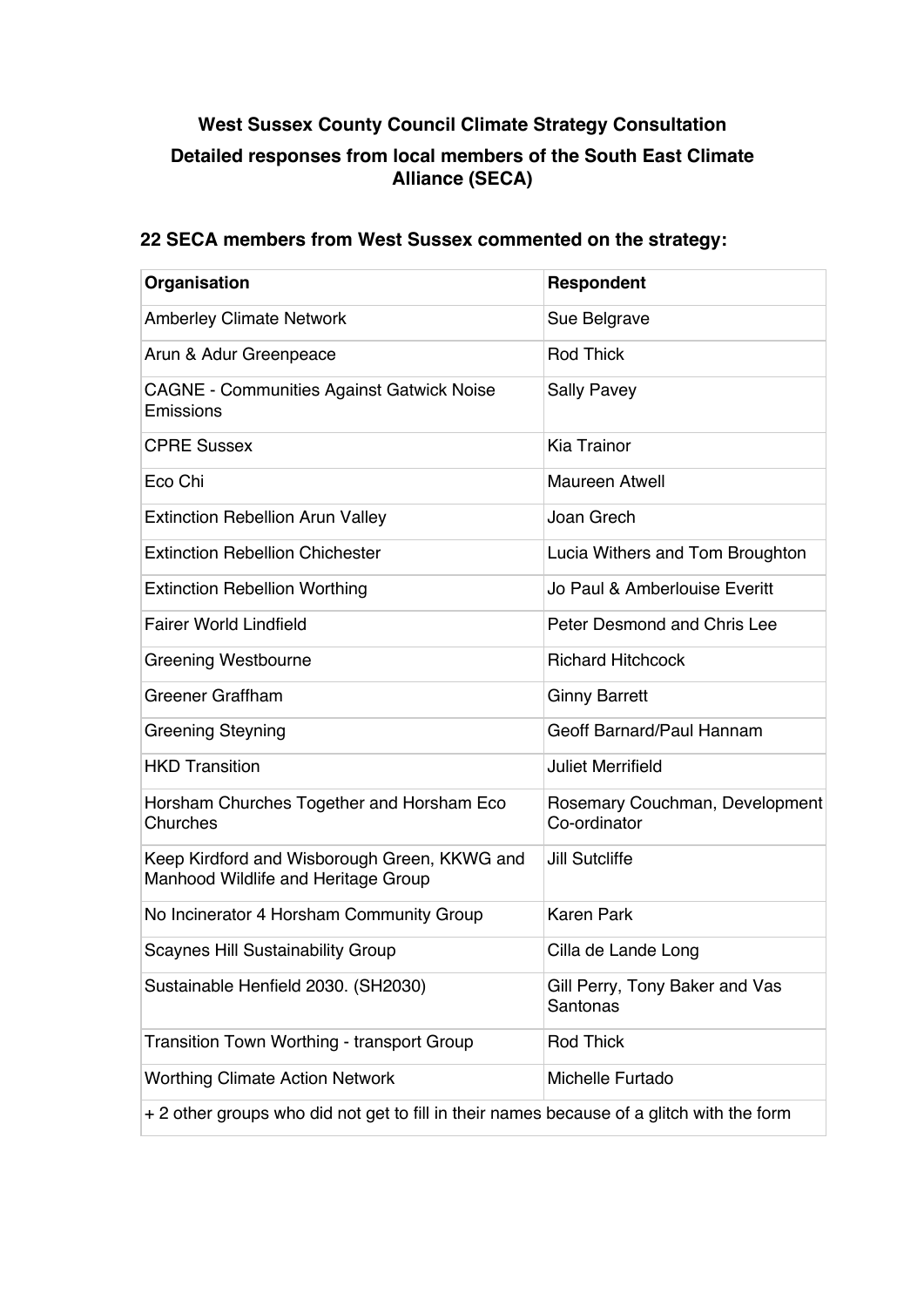Considering the whole document, do you agree or disagree that the strategy is clear and easy to understand?

22 responses



If you disagree, what could be done to ensure the strategy is clear and easy to understand?

- It needs to convey more of a sense of urgency. Suggest that the implications should be put in a box and highlighted ie the Met Office projections - Summer temperatures-SLR and stress these ie Inland: highly water stressed area (EA/NRW 2013 report); and on the coast SLR. Look at SDNP Climate Change Adaption Plan - sdnpa-climate-change-adaptation-plan/ The map is behind the curve - the strategy is for the next 10 years and the coastal plain is highly threatened when ave temp increase gets beyond 1.5oC
- Most of it is clear, though I cannot work out what Opportunity 3 is trying to say.
- We welcome the Strategy and thought it was mostly clear and easy to understand with some good strong wording we haven't seen from WSCC before. However we think it is not ambitious enough.
- It is unclear who the audience for this strategy is and therefore who it needs to be clear to i.e. who is the audience? Overall, we found the strategy is vague and does not communicate the sense of urgency of the issue – it should refer to the "climate emergency" rather than "climate change" and should emphasise the importance of immediate/urgent action to reduce carbon emissions and the benefits of this over longer-term actions. It is unclear what "leadership" role the council envisages for itself. The strategy implies a sequential process whereby others would follow once WSCC 'gets their own house in order," but it is unclear how, why and when this would occur – the ambition needs to be coherent and move concurrently. We believe the council has a key role in leading county-wide actions to address the climate and ecological emergency and that a firmer commitment to leadership by the council. This should include learning from and building on expertise from elsewhere (other local authorities, experts etc) and engaging with, listening to and supporting local residents, communities, trade unions, businesses, industry, services and others to develop a coherent, shared vision, strategy and plan. The leadership role and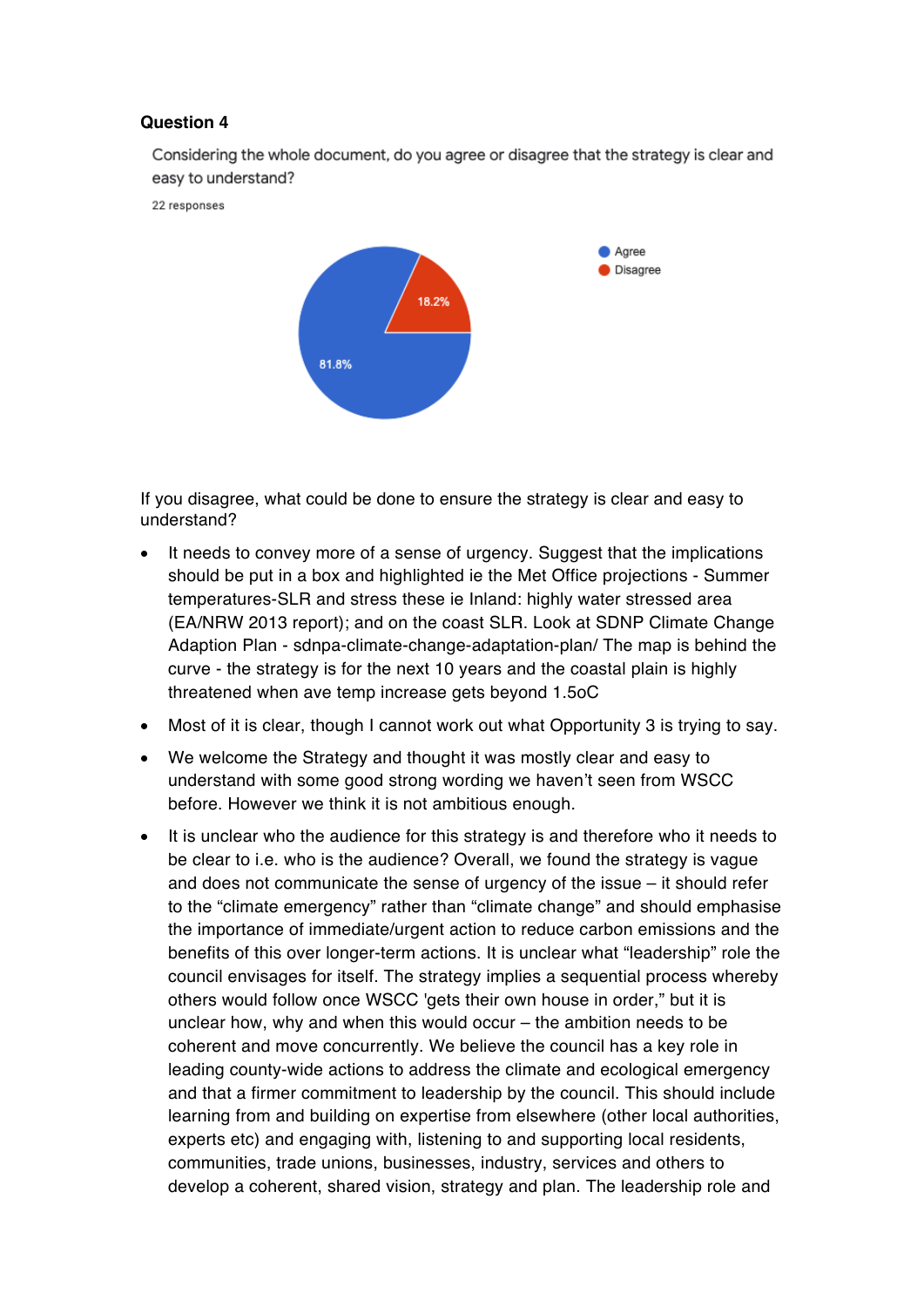engagement strategy needs to be clearly set out/articulated. It is unclear why the strategy only or primarily addresses the council's own operations, and does not even appear to address areas where the council is the strategic lead or where it has specific responsibilities, including transport/roads and education. For example, based on our understanding of the strategy, references to sustainable transport relate only to council services and operations and not to supporting public/active transport, rethinking the necessity of roadbuilding etc. Similarly, despite the council's strategic lead on education there is no reference is made to role of children/young people i.e. those who on whom the climate emergency is going to have the greatest effect.

- On the positive side...we like the Met Office graphic. However, why isn't the strategy linked to the climate emergency motion? Wouldn't this be the starting point for the strategy. Otherwise how do we know that what was agreed by Full Council is being implemented? Why are the terms of reference of the Climate Change Advisory Group and their role in supporting the implementation not referred to in the strategy. This strategy only relates to the Council not to the county of West Sussex - why is there no reference to the role of citizens in Net Zero by 2050?
- Needs to spell much more clearly how this will be followed rapidly by a concrete action plan.
- Although we recognise this is a 'high-level' strategy, it still reads as more of a 'policy' than a 'strategy', setting out broad objectives ('commitments') rather than the means to achieve them. The major weakness is that the council underplays and misunderstands its leadership role, given its democratic responsibilities. It has yet to look outward, so its approach to influencing is weak. Having said this, we do recognise that producing this document and making commitments towards carbon neutrality is a significant step forwards for the council and we welcome this as a starting point.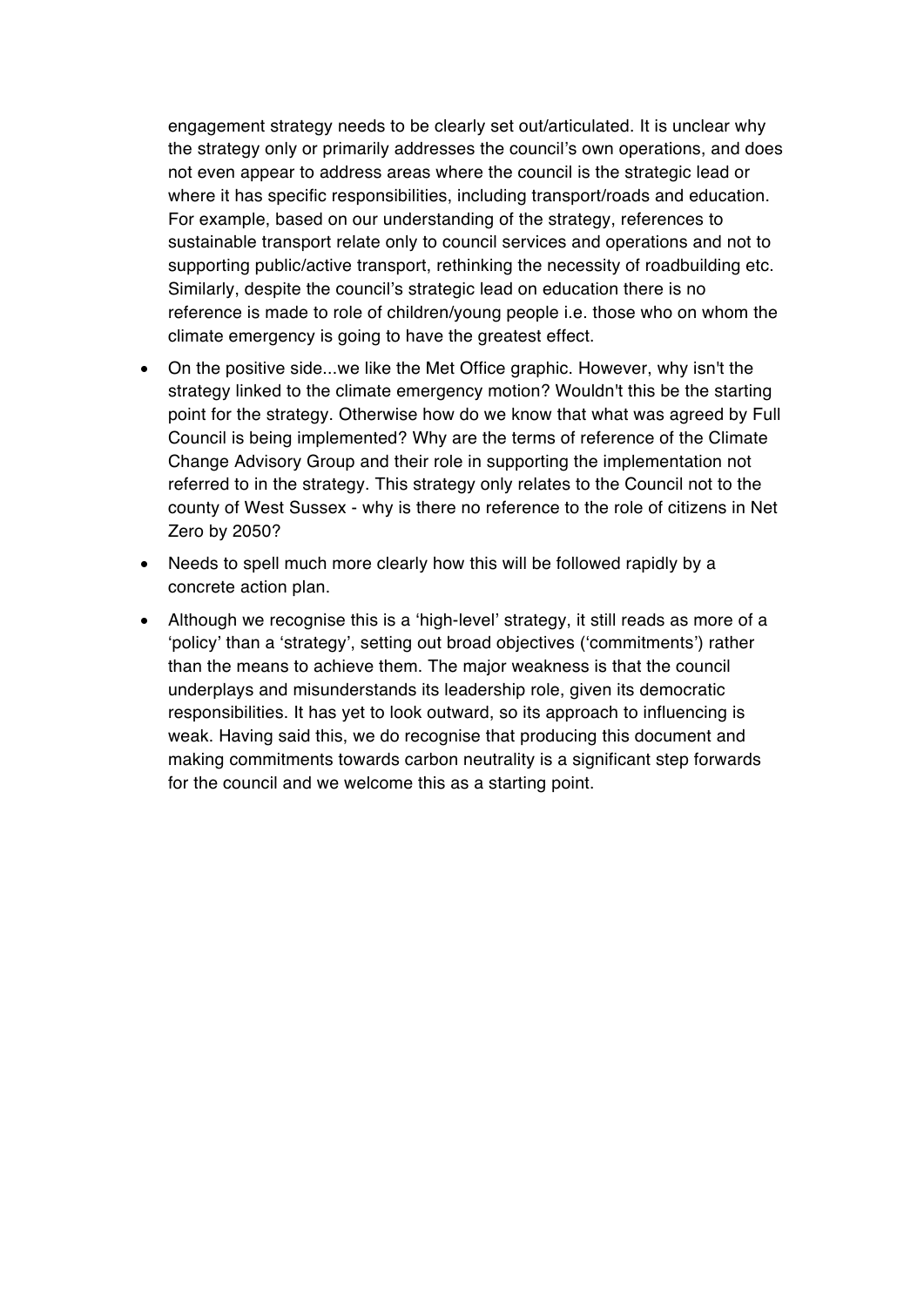The strategy is prepared for County Council officers and members, to lead, enable and inspire in their roles. Do you agree or disagree that the reasons and benefits for 'Lead, Enable and Inspire' are clearly stated?

22 responses



#### **If you disagree, how could this be strengthened?**

- Can you put those words lead, enable and inspire in either the intro letter or at the end of the introduction section - We want to lead, enable and inspire!
- Sorry I don't disagree with the words but suggest that the Council invites some experts to outline the issues and illustrate the importance of their role both as "translators" of national policy and with reference to their own area. Eg Prof Kevin Anderson from Manchester University; someone from the Met Office; someone from Exeter University on Sea Level Rise
- There is a tension between the admission that "We know there are others better placed to lead on some of the environmental issues facing our communities" and the first opportunity identified, to "take the lead". WSCC can indeed "get its own house in order" and "lead by example", but there is no mechanism identified to ensure WSCC leadership is supported by expertise. There are countless grassroots and community organizations committed to these issues – where is the structure or institution whereby this can be harnessed? The strategy is silent on community engagement, and a public education campaign, which is indeed an opportunity WSCC is best posed to seize. It is essential that the community be brought on board – too much language of 'leadership' has the potential to be antithetical to this end. WSCC also has the opportunity to facilitate between local authorities, ensuring that their climate strategies are complimentary and overcoming jurisdictional limits; this is missed in the language of 'leadership'. WSCC might reconceive of its role as exemplar, facilitator and amplifier rather than leader.
- We welcome that WSCC wants to step up to the challenge but too much emphasis on the language of 'leadership' can be off-putting to the general public who need to be engaged. Better to think of it as facilitating, coordinating, amplifying etc.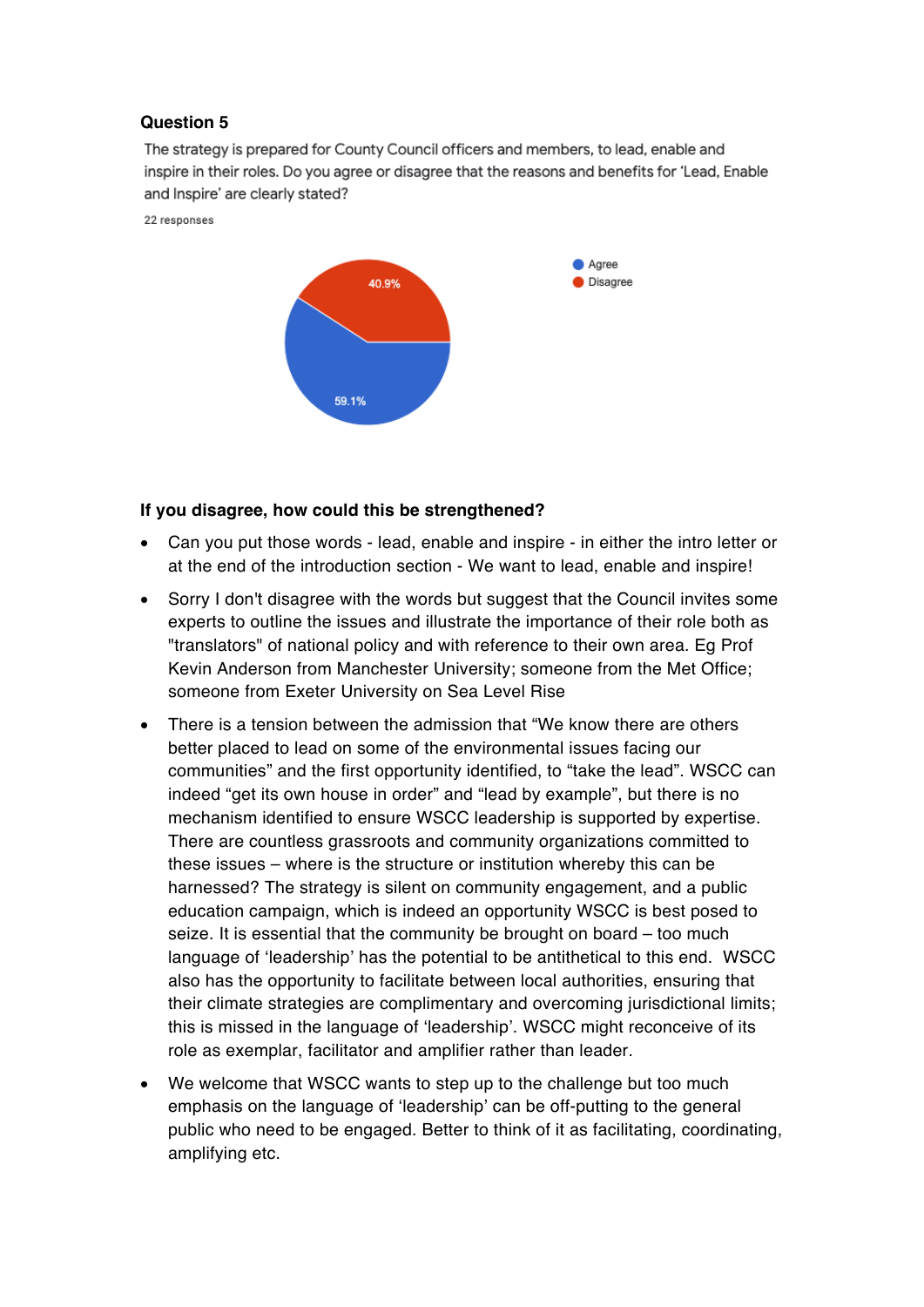- The relevant section, headed 'Our opportunities' talks about taking the opportunities to lead, enable and inspire. If this is the objective of the strategy then this section should have a more obvious heading e.g. 'How we will deliver our Vision' and use wording that is more positive and clear especially in terms of leading by example / demonstrating what is possible. Talking about opportunities' and using the word 'can' makes the whole section sound optional rather than the core rationale of a strategy.
- The benefits outlined on page 6 speak to why the County Council should urgently respond to the climate emergency. However, the strategy does not speak to how it will achieve these benefits which can only be achieved by an area-wide approach and not by a strategy that focuses primarily on the council's own operations. It is not clear how the council intends to "lead, enable and inspire" in support of achieving these benefits and, indeed, is unlikely to do so based on such an inward looking and narrowly focused strategy which fails to address the full extent of council responsibilities and influence, including for example, for education and transport.
- On page 8 "Our Opportunities" Section 2 add reference to collaborative working together with district, borough and parish councils, churches and community groups.
- Is there a separate section on this? Perhaps there could be clearer calls to action? For example: We will form a Zero Waste department with clearly identifiable officers drawn from County, District and Borough Councils with adequate authority to:

a) Engage with both businesses and the general public to drive forward and set the pace for significant reductions in waste arisings, efficient resource flows and minimum wastage of primary resources like water and energy

b) Facilitate engagement with community groups, individual volunteers and entrepreneurs, 'Zero Waste Ambassadors' to help in education, research and circular economy projects

c) Work proactively to bolster reuse and recycle, with reuse and repair centres readily accessible on foot and by public transport and charity shops seen as desirable indicators of a healthy shopping centre

d)Separately collect household, commercial and public food waste which cannot be saved through food banks and community fridges, for anaerobic digestion

e) Proactively engage with planning officers, architects, developers and builders to ensure that as much as possible of new building structures are capable of dismantling and removal intact for reuse rather than demolition and reuse of the fragmentary residues.

• The strategy does seem short on the reasons to feel inspired/be inspiring (as opposed to simply fearful of negative impacts), with little emphasis on positive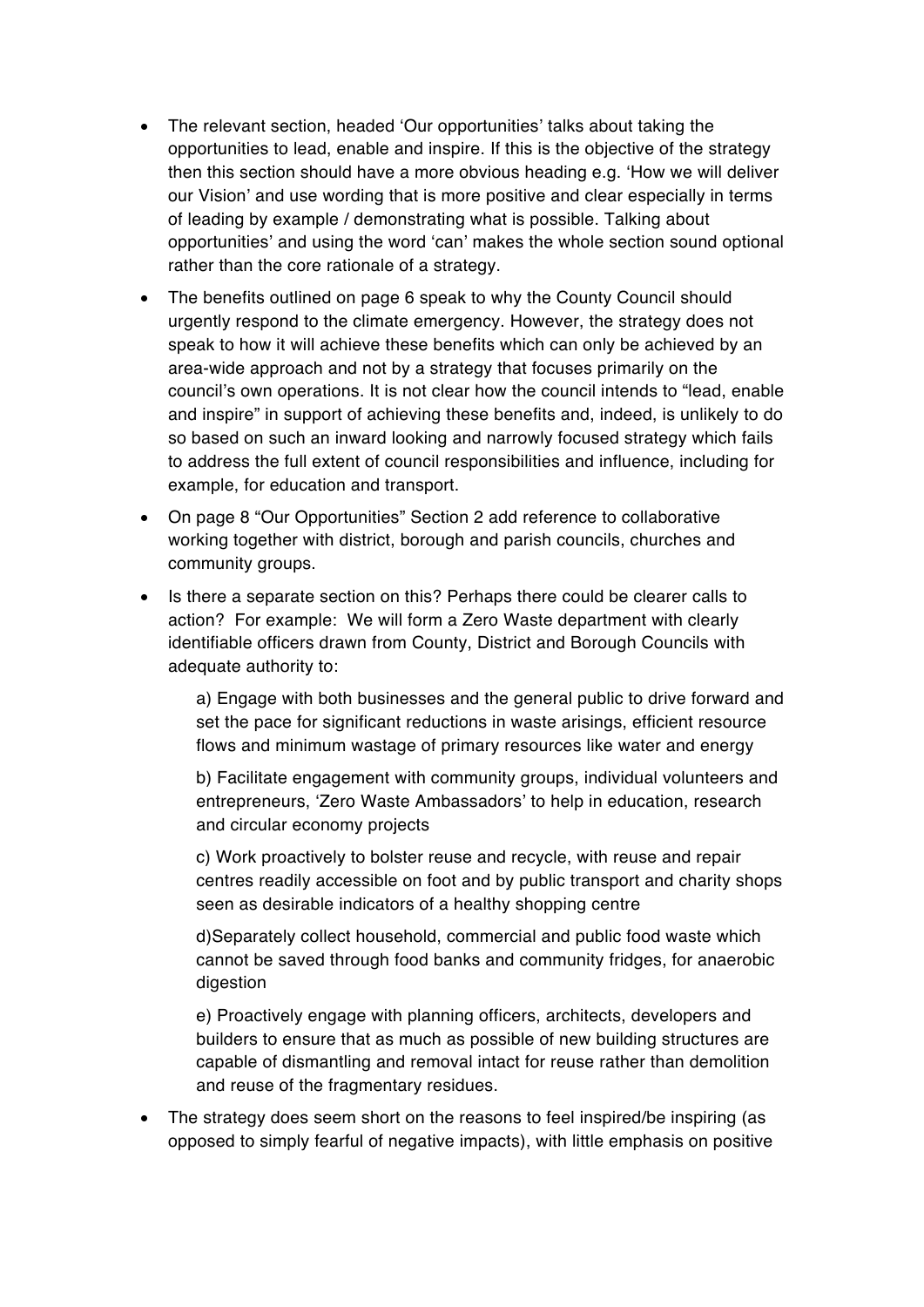examples of how a 2030 low carbon West Sussex would/will, rather than may, be a better place to live and work

- Details on how the enable and inspire roles will play our are very sketchy. Some examples would help show you are serious on these. How do you hope to work with groups like Greening Steyning, for example?
- It is helpful that the introduction explains the urgency of the climate emergency and that some benefits are listed (although there is no mention of natural capital or resilience) It is excellent that the council recognises the 'the really significant opportunities lie in what we can enable, and we have a unique ability to do this across the County.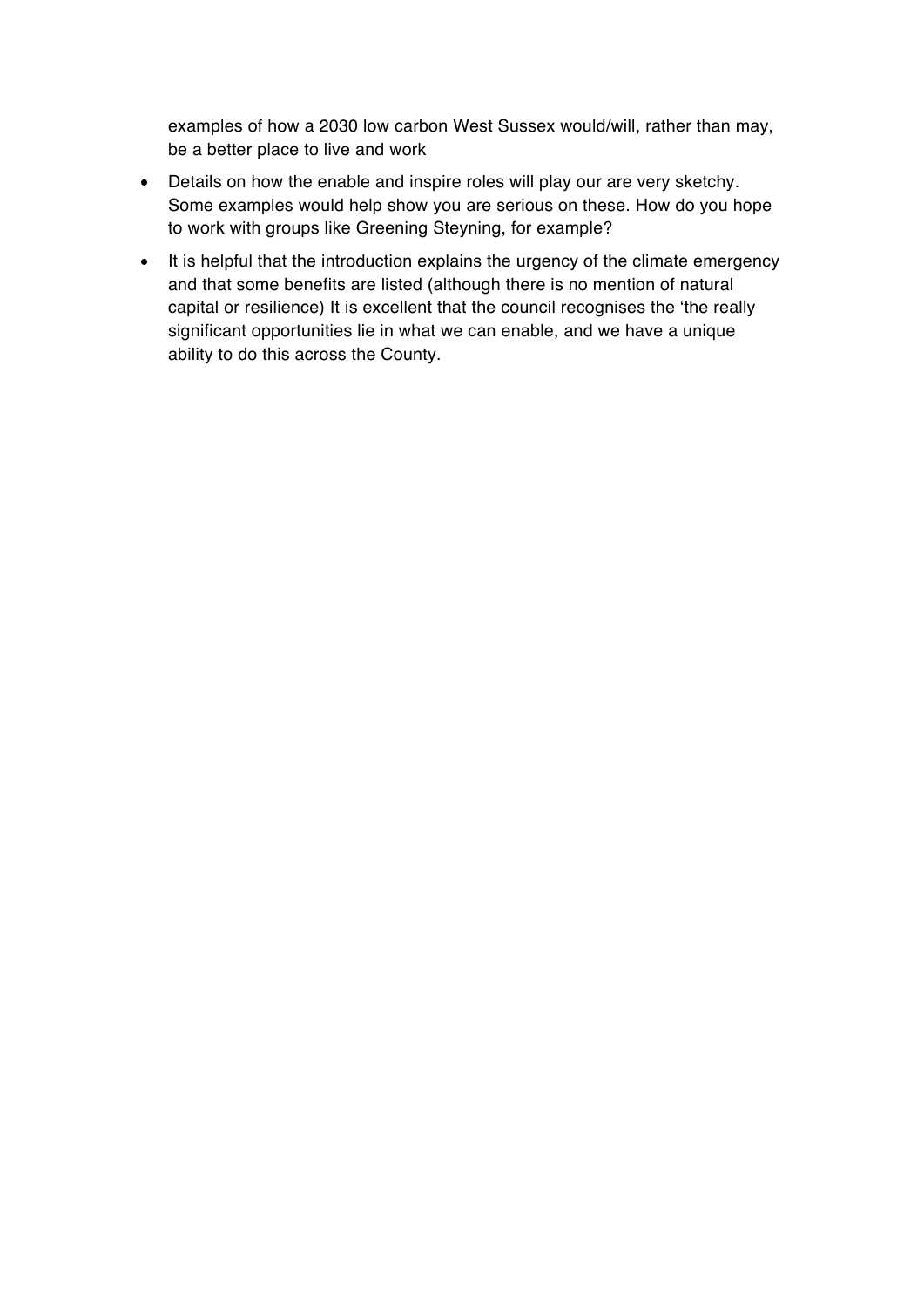Is the Vision clear?

22 responses



#### **If you answered no, or unsure, please provide comments.**

There do not appear to be many practical solutions.

- Suggest it opens "By....." and last line our county to "oppose, mitigate and adapt to climate change". Otherwise it sounds like CANUTE
- It does not include aviation thus ignoring the big impact aviation, Gatwick, has on the counties emissions as a whole
- It is not always clear in the Strategy which things are internal (WSCC as an organisation) and which are about West Sussex the county. The strategy seems to address the former more clearly than the latter but it's the wider things that matter most (as above). WSCC may not have jurisdiction over them but has a great role to play in encouraging, coordinating, amplifying.
- It is not clear why '...using our limited resources wisely' is part of the Vision. If this is intended to refer to more careful use of the planets resources then it should be clearer as it reads as if it specifically refers to the spending of council funds. Why is only the Council's enabling role, and not also leading and inspiring, included in the Vision? Terms such as 'carbon neutral' and 'climate resilient' need better explanation (e.g. perhaps in the body of the text rather than in a glossary) , especially the application of these ideas for West Sussex to make the 'Introduction' more meaningful. The point about the excellent 2030 target within the context of the much later UK Government 2050 target is unexplained.
- The first half of the vision relating to WSCC's own operations is adequate as far as it goes, but a vision that is confined only on council operations is wholly inadequate. We believe the vision should be of a carbon neutral and resilient West Sussex The vision (and strategy) should also speak to fairness and social justice in order to explicitly recognise how social and economic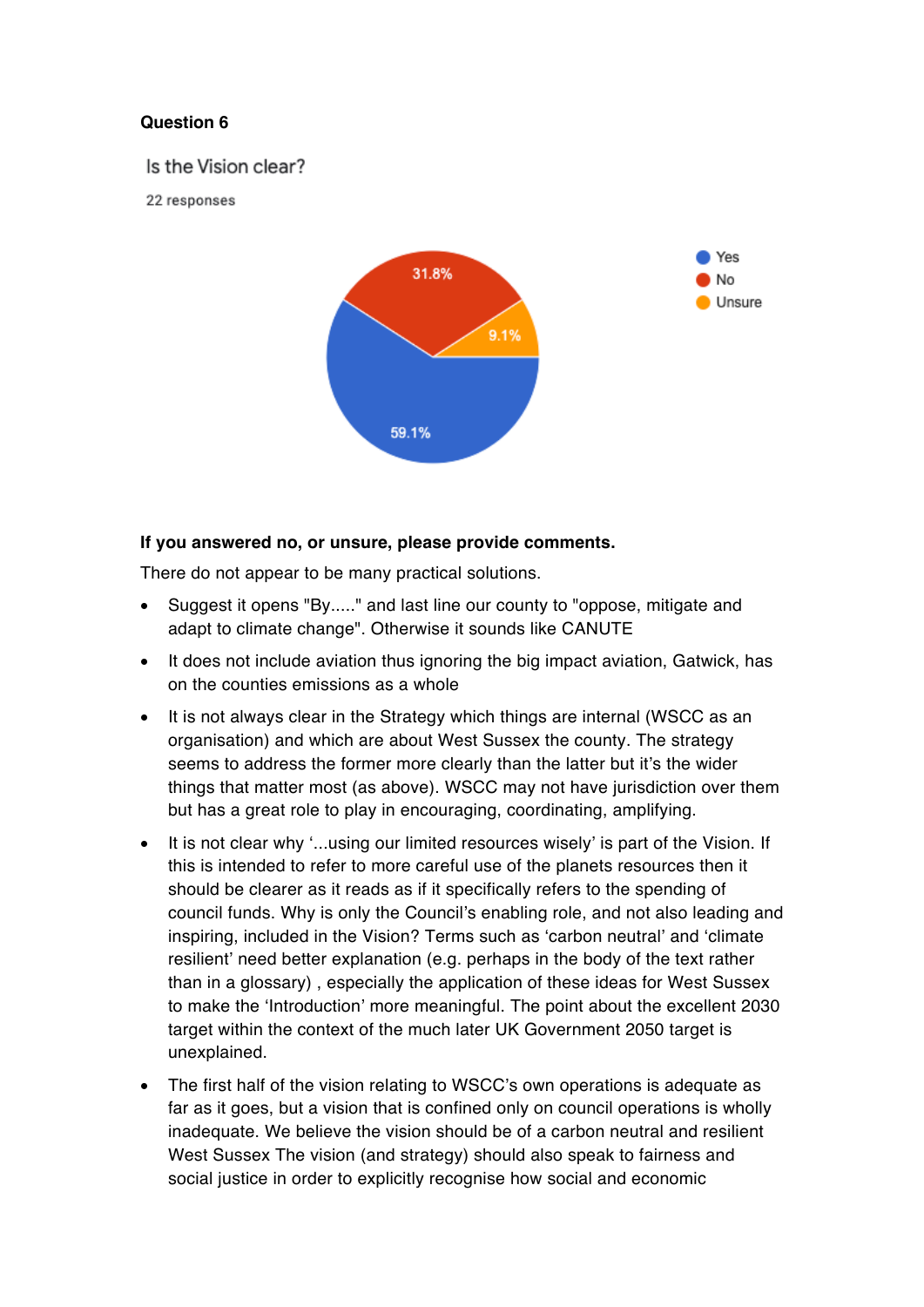disadvantage, including poverty, are likely to be compounded by the climate crisis and, conversely, will increase vulnerability to it.

- The vision should be expanded to include that the clear statement of our commitments should be integral to exercising across the Community we serve
- No mention of West Sussex as a county.
- As above, the description of the 'Vision' would benefit from a more positive energy, encouraging Members and officers to feel this is a future environment that they want to be part of.
- This is the weakest bit of the whole strategy. Seems very wishy washy.
- Clear but disappointing that it looks inwards, to a resilient county council organisation rather than a resilient West Sussex with its myriad communities, and settlements.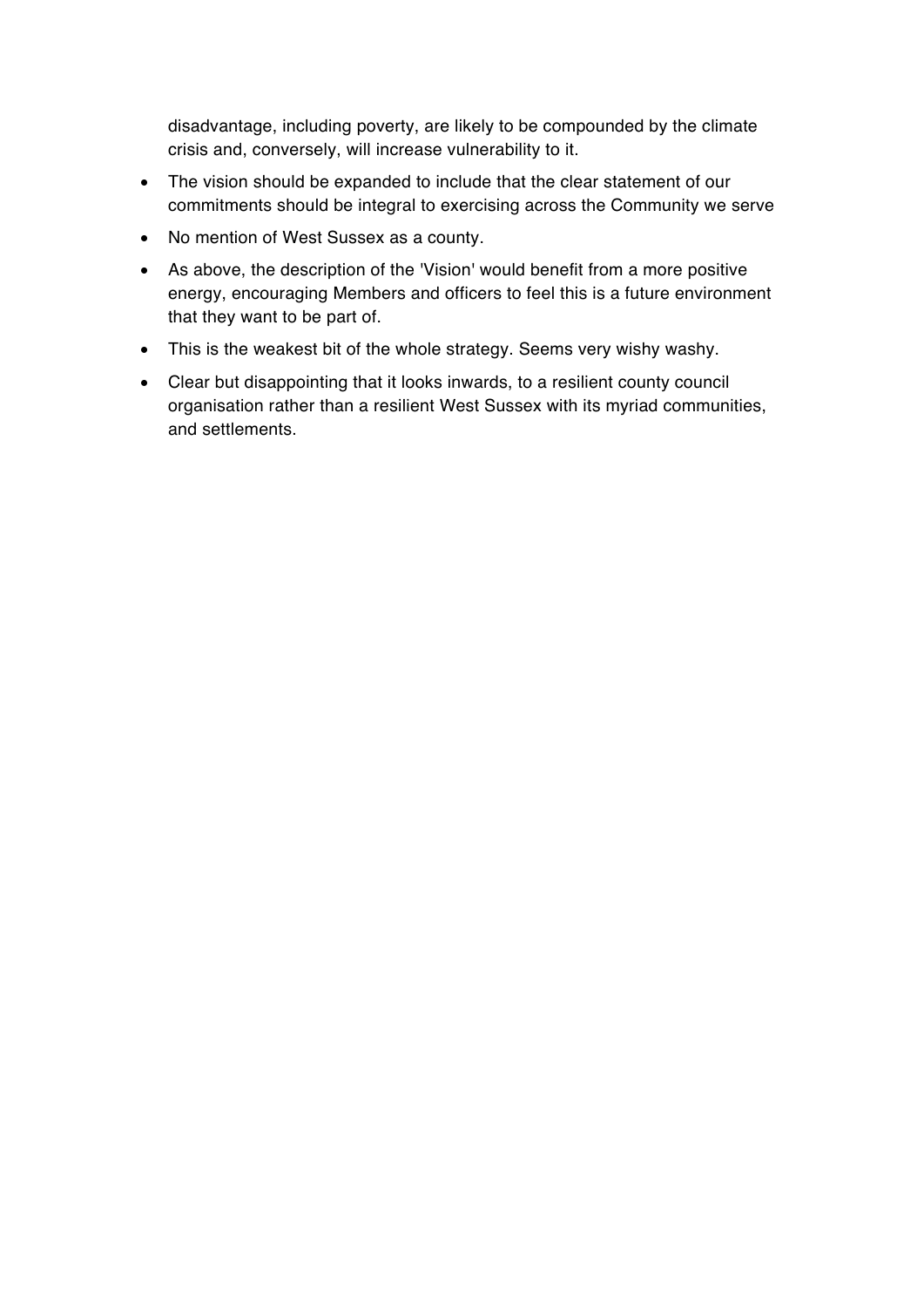Do you agree or disagree, that the commitments match the vision?

20 responses



#### **If no, or unsure, what is missing or should be changed?**

- Because there do not appear to be many practical solutions.
- Divestment of council funds and pensions in fossil fuels
- There are some minor tweaks required Reduction of C + CH4 emissions: biii. And what about WSCC Highways Dept? Changing Climate: c. insert drought this area is identified as the most water stressed area of England + Wales (NE/NRW, 2013 report); E. Net Biodiersity Gain is mandated in the Environment 25 Year plan; use resources sustainably - need to beware offsetting the impacts elsewhere; Green Economy -green tourism isn't a panacea and can have its own high environmental impacts
- It can not reduce carbon if it continues to ignore aviation
- The high-level commitments are good as far as they go, and embedding them across all areas of council services and operations is a necessary step. What's missing we feel are any high-level commitments specific to the areas for which the county council has direct responsibilities and that would make possible, facilitate or enhance the potential for residents and businesses to reduce carbon emissions (and incidentally contribute to the goal of a greener economy). In particular, three areas of responsibility seem crucial to not just a carbon neutral county council but more significantly a carbon neutral county: - education (school buildings of course, transport to and from schools, and building the skills for the green workforce of the future) - highways and transport planning (refocusing infrastructure work away from cars and car ownership and towards walking, cycling, car sharing and public transport) waste (West Sussex is still below targets for recycling rates) Now obviously there are separate strategies and policies that relate to these areas, we understand that this is a high level document and don't expect to see lots of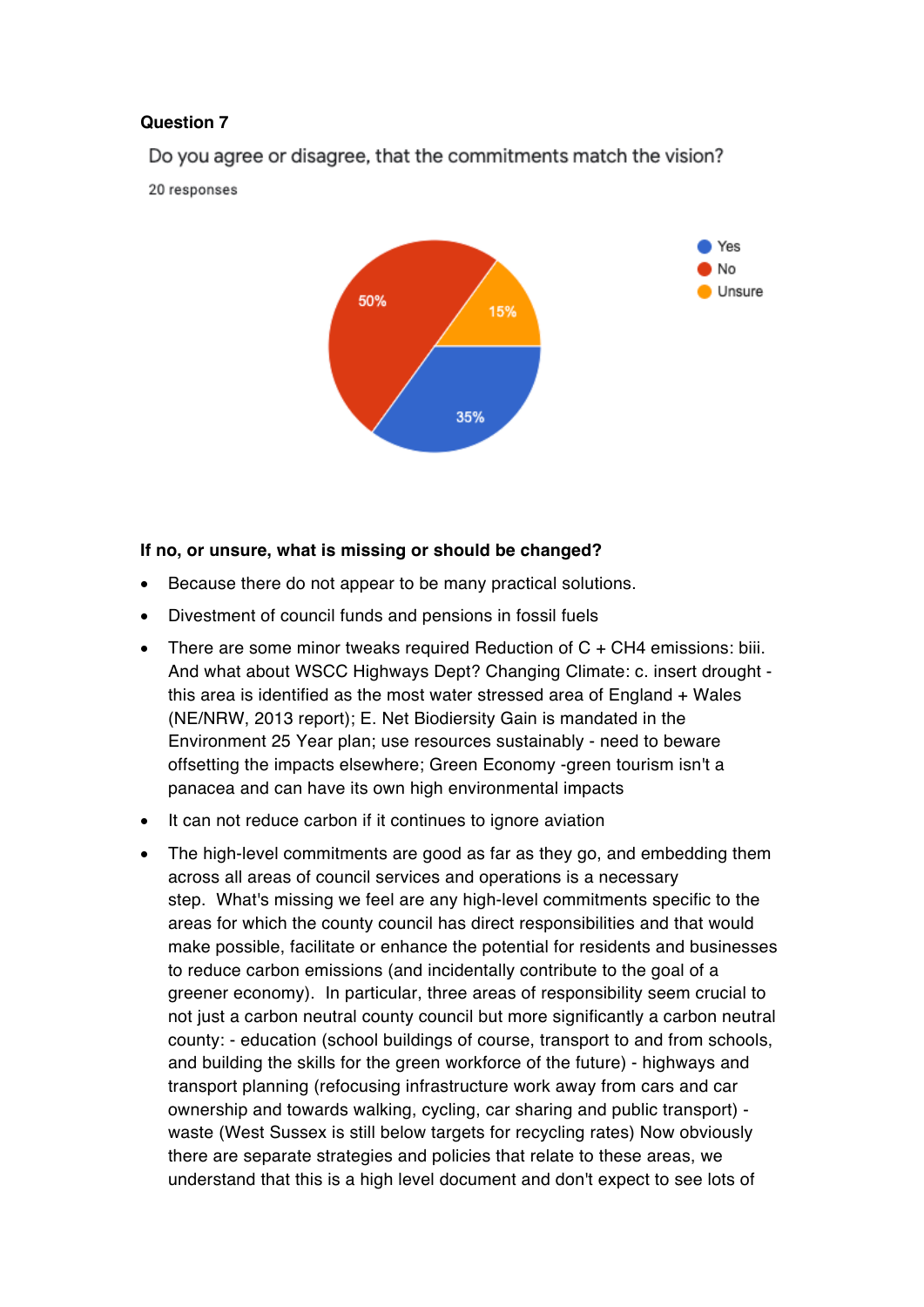detail. But omitting the opportunities and challenges in these areas of council responsibilities makes the overall strategy weaker. There is a mention of road transport, but it appears to relate to the council's own transport, not to the infrastructure that would enable less reliance on vehicles and more safe opportunities for walking, cycling and public transport. We'd also like a clear strategic commitment to carbon neutral procurement. There is a commitment to 'source and use resources sustainably' but it seems a bit woolly in comparison with the overall commitment to become a 'net carbon zero organisation'. Finally, in the adaptation and resilience section, we are glad to see the council's prioritisation of natural flood solutions, and think WSCC should acknowledge its role as local lead flood authority, which gives it potential influence with other councils as well as with the wider community.

- Though there are commitments to, for example, support a green economy, the strategy seems overly focused on reduction ("to reduce our impact on the environment") and elimination, rather than enabling the transformation that needs to take place to truly address the demands of the crisis; o for instance, in 'County Council Commitments' under 'reducing carbon emissions' (b) the commitments to 'reduce the carbon associated with road-based transport' does not mention positive, constructive initiatives such as car shares, cycling programmes, expansion/accessibility of public transit, and so on. The same could be said of a variety of the other commitments (net zero carbon – planting or rewilding which will decrease overall carbon, etc) Furthermore, the emphasis on reduction in regard to specific practices throughout the strategy results in a silence over issues of development and planning; how will this strategy shape the evaluation of planning proposals, expansion of roads and parking, etc?
- It is welcome that WSCC intends to get 'its own house in order' but there are some crucial missing examples of how it will do this, especially issues of development and planning and also divestment from fossil fuels. Sustainable business - more emphasis on ensuring external events are carbon zero, plastic free and consistent with the aims of the strategy. The vision must be founded in social justice so that policies reduce inequalities rather than making them worse.
- Being carbon neutral requires the total elimination of carbon emissions or the balancing of carbon emissions with carbon removal but the commitments refer to reductions, not elimination, of carbon emissions and do not include any carbon removal strategies. Carbon sequestration is referred to in the following section as a climate change adaptation strategy. Carbon sequestration can have a role in adaptation to climate change but this is a more complex idea relating to creating more resilient and productive soils, especially for food production and seems out of the scope of this Strategy. The reference to nature and biodiversity in the 'adapt and be resilient' section of the commitments highlight a glaring omission in the Strategy i.e. that it does not recognise the equal and linked crisis of ecological destruction. A Biodiversity Emergency was announced by IPBES in May 2019. Arguably, dealing with the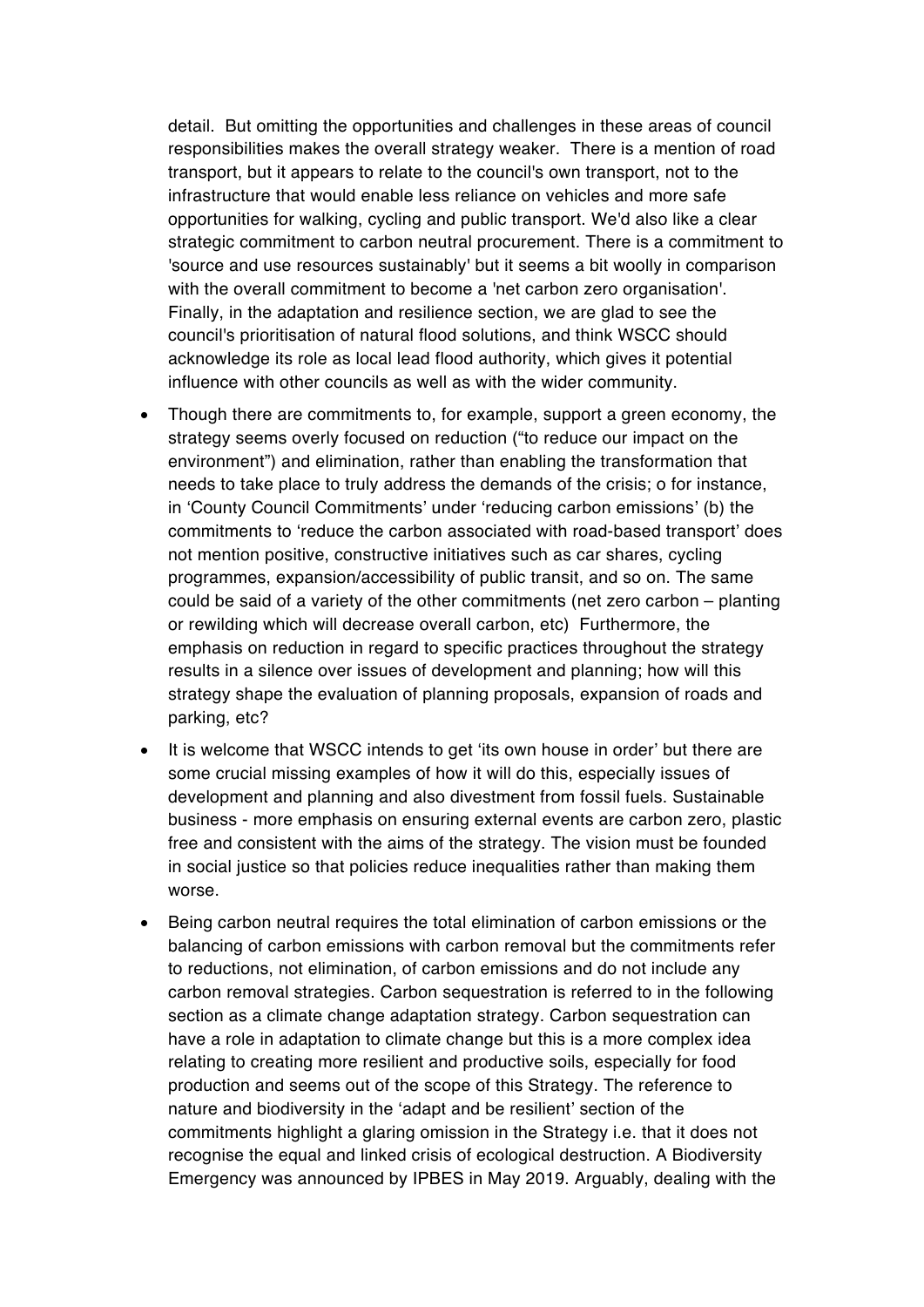myriad factors that contribute to ecological destruction in West Sussex are more within the material remit and capability of WSCC than climate change which knows no borders and is complex. That relatively vague references to the natural environment are made in this Strategy suggests a worrying relegation of this crisis to a footnote.

- Commitments in relation to WSCC's own operations are generally fine although, there is confusion between overarching goals (reducing carbon emissions and adaptation and resilience) with more micro-actions (sourcing sustainably, growing an economy and transforming how we work - all of which are part of measures needed to reduce carbon emissions and to adapt). We believe it is essential for there to be specific commitments on a) engagement and b) communication/reporting: Engagement should include working with council suppliers, services, local businesses, communities and others with whom consultation and engagement will be critical to the success of the strategy. A specific commitment to a citizen's assembly should be included as a means of generating ideas, recommendations and support for the strategy/plans from the community. There also needs to be commitment to transparent, open and accessible communications. This would involve, inter alia, developing a communications strategy to ensure that everyone affected (which is everyone in West Sussex) is informed of strategies and plans, can contribute to and feedback on them, and is kept up to date on implementation in ongoing manner (reporting should not be confined to an annual summary and the reference on page 11 to identifying the most appropriate ways to share progress with our communities is not sufficient).
- A proper inclusive process to educate is required
- Although the broad direction of travel is welcomed and appreciated, we await seeing a detailed action plan with targets and the opportunity to send further comments.
- Lot of them are vague. We need a roadmap towards achieving the vision
- They go some way to contributing towards the vision but without a detailed action plan it is not possible to comment.
- Under 'reducing carbon emissions' it would seem logical to lead that section with 'We will prioritise sustainable transport options' as the overall objective. 'Reducing the carbon associated with road-based transport' is a subset of that objective
- These are good provided they are followed up with swift action plans to follow them through. Without that they seem vague and abstract.
- We think the vision could be more ambitious and therefore the commitments should also be more ambitious.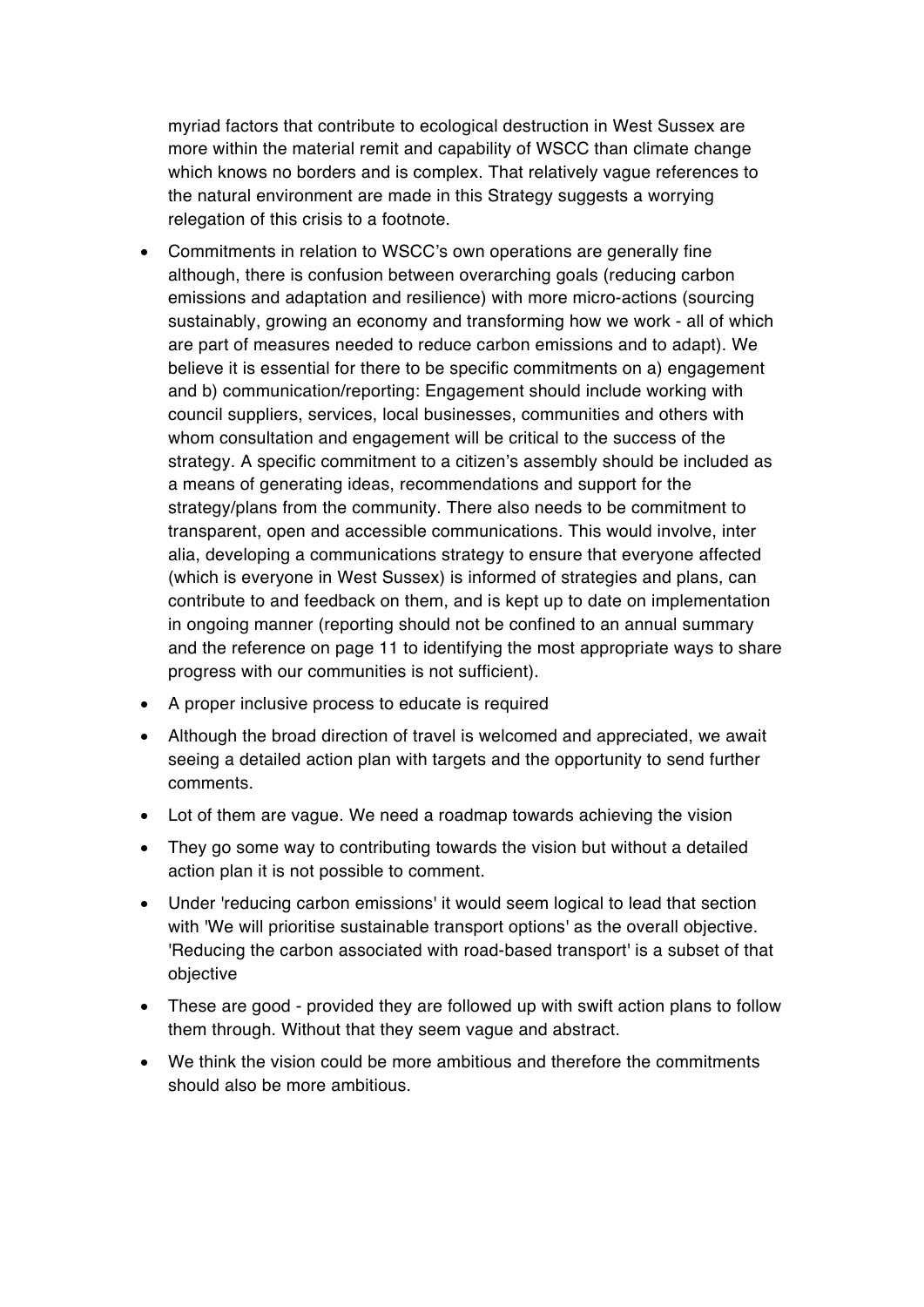Do you agree or disagree that it is clear how the commitments deliver on the vision?

21 responses



## **If you disagree, how could this be strengthened?**

- Clearly much more action required see what MPP, Manhood Peninsula Partnership, has done in the last 20 years - influenced policy; held workshops; active involvement with the coastal realignment project at Medmerry; Need to have policies which are implemented; Liaison with other areas facing similar threats
- Opportunity 3 needs to be much clearer bringing the public on board is crucial to the success of the strategy. A public education/engagement campaign is an opportunity WSCC is best posed to seize. There are countless grassroots and community organizations committed to these issues – where is the structure or institution whereby this can be harnessed? The strategy doesn't mention the local Citizens Assemblies on climate crisis that many local authorities have committed to. The strategy should surely include these as a key mechanism to engage with the public and community groups through informed, deliberative democracy with accountability.
- A clearly stated commitment to remove WSCC financial assets and pensions from Fossil Fuel investment funds should be made.
- The commitments relating to adaptation and resilience are weak, vague and include actions unconnected with the stated Vision e.g. 'We will be an adapted and resilient organisation' as an example of how WSCC will adapt and be resilient to a changing climate is an empty commitment. The point about carbon sequestration has already been made. It is also not clear how 'access to nature' addresses the impacts of climate change. The point about the vision being silent on the ecological crisis has been made so it is not clear what role 'increasing opportunities to achieve biodiversity net gain' helps deliver on the vision.
- It's difficult to answer this question without seeing the delivery plan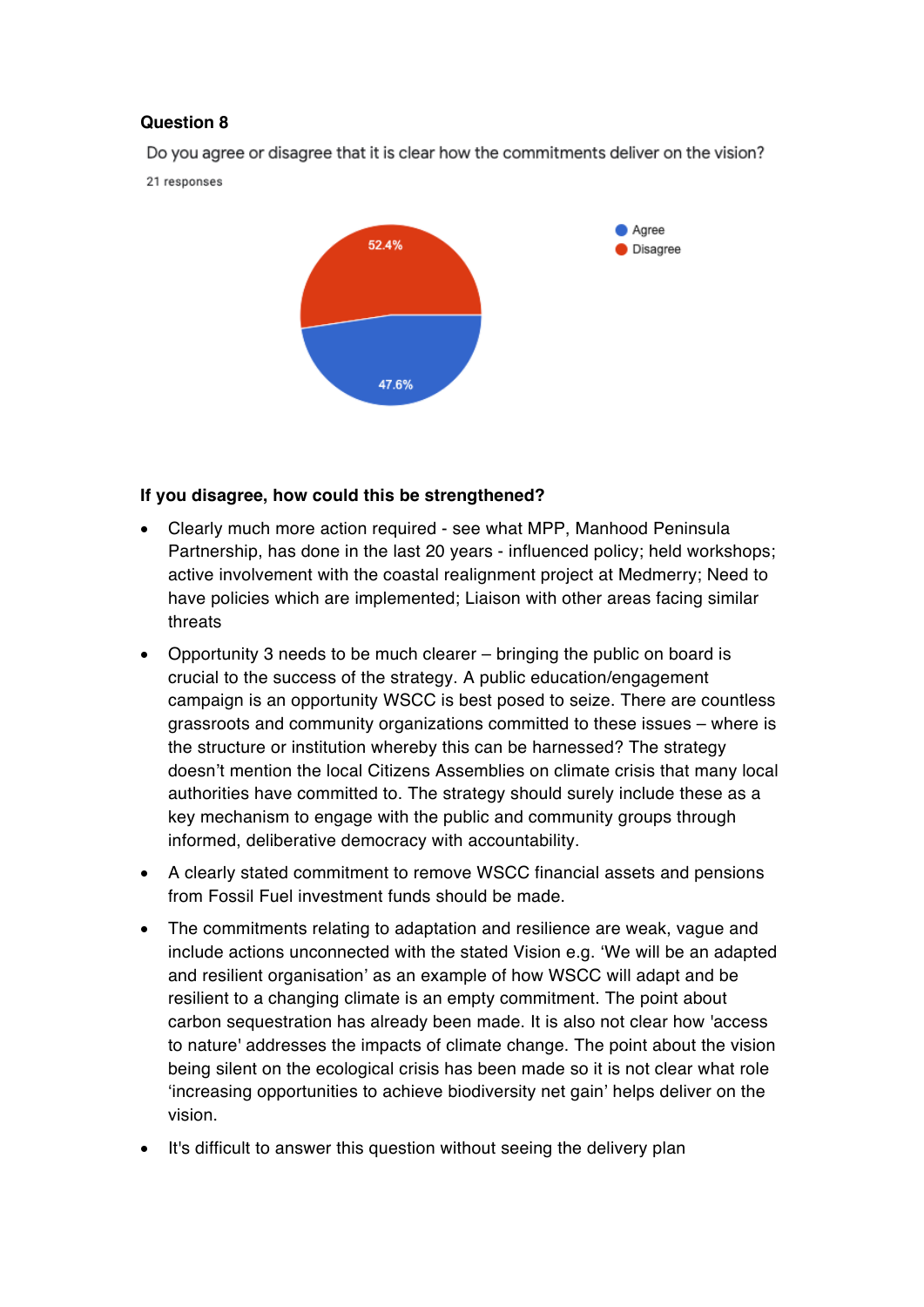- Residents of Sussex need to be enabled in order to reduce their impact of climate change. Enabling needs to be made clearer and aspects need to be more visible
- County Council Commitments The 5 key commitments mostly concentrate on the 'first opportunity' taking the lead and the way WSCC supply the service, there is much less about enabling communities, suppliers and partnerships to live and work in different ways. eg waste reduction, recycling, sustainable purchases and shop locally.
	- o Commitment 1. We will mitigate the effects of climate change by reducing carbon emissions – page 9 Strengthen point c: We will increase the amount of renewable energy used and generated in West Sussex, such as solar and wind, and include in plans for new housing, business and community developments.
	- $\circ$  Commitment 2. We will adapt and be resilient to a changing climate page 9 Add: f. We will consider the impact of climate change on new communities, housing and business parks, and recommend energy efficient construction methods are used to improve the built environment.
	- o Commitment 3. We will source and use resources sustainably page 9 Change: a. We will use resources sustainably, efficiently and economically such as food, water and pension fund investment. c. We will procure and source our resources responsibly including local sourcing where possible. Add: d. We will increase support for reuse and repair activities and education to minimise recyclables being put in residual waste.
	- $\circ$  Commitment 4. We will support and grow our local green economy page 10 Add: c i We will enable sustainable circular economy business growth. c iii We will enable communities to make a contribution to a circular economy.
	- $\circ$  Commitment 5. We will transform how we work Add: We will increase focus on education for organisations, school children and the general public about the human causes of climate change and how people and organisations can reduce their environmental impact, including through better purchasing decisions and by being more mindful of what they do with products and materials that they no longer need. We will promote services such as re-use networks, repair centres, food banks and community fridges, the benefits of buying locally produced products with fewer transport miles and changes to behaviour such as using reusable cups/flasks and water refill stations to replace single-use plastics.

A diagram would illustrate the 2-part vision in 2030: 1. WSCC carbon neutral and climate resilient 2. Enable positive actions and behaviours to mitigate and adapt to climate change Using the 3 opportunities to see how the 5 commitments deliver each part to lead, enable and influence.

- Creation of a roadmap
- Add a baseline relating to carbon emissions against which the 2030 vision can be measured. Ni4H suggests the following to strengthen commitments to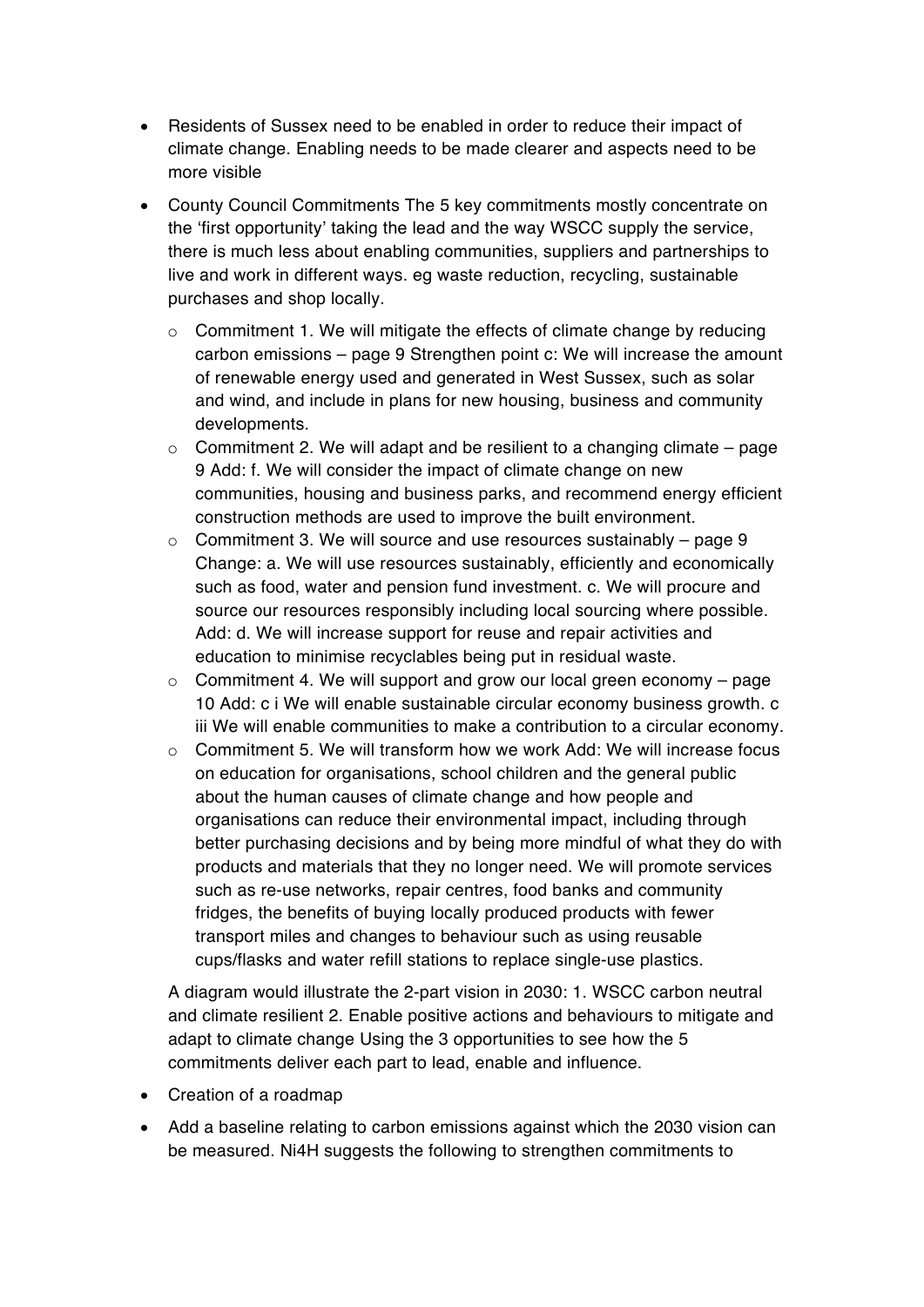facilitate delivery against the plan, as there is a lot about leading, not so much about enabling and very little about influencing in the draft document.

- o WE WILL MITIGATE THE EFFECTS OF CLIMATE CHANGE BY REDUCING CARBON EMISSIONS b. iv We will monitor localised air quality and key pollutants. c. We will increase the amount of renewable energy used and generated in West Sussex, however we will not increase thermal treatment options such as incineration and will not permit renewable energy which is co-generated with fossil fuels. The evidence base is growing that mass burn incinerators are significant emitters of CO2 compared to bio-stabilised landfill, and the high carbon intensity (grammes per kWh) of electricity generated is already liable to inhibit the decarbonisation of the National Grid.
- o WE WILL ADAPT AND BE RESILIENT TO A CHANGING CLIMATE f. We will enable the whole community to adapt and be resilient to a changing climate through such as communication, advertising, setting up food waste collections and localised recycling.
- o WE WILL SOURCE AND USE RESOURCES SUSTAINABLY We believe this condition needs to include more actions from The Resource and Waste Strategy 2018, to minimise waste, promote resource efficiency and move towards a circular economy. (see Appendix 1)
- o WE WILL SUPPORT AND GROW OUR LOCAL GREEN ECONOMY e. We will support the transition away from a linear and towards a more circular economy During Covid-19 lockdown, when people cannot go on holiday and many face losing their job, it is not appropriate to have at the top of the list: "a. We will promote green tourism". Green skills development and encouraging sustainable businesses should be at the top of the list.
- $\circ$  CHANGE HEADING TO: 'WE WILL TRANSFORM HOW WE WORK AND LIVE' e. We will challenge and support others to follow our example, such as overall energy consumption, sustainable transport and waste management, by awarding grants, arranging training and sharing of good practice. f. We will work in a broad range of partnerships to find innovative solutions and collaborative ways of working to tackle climate change. g. We will educate schools, community groups and the general public about climate change.
- Yes provided they are followed up with swift action plans to follow them through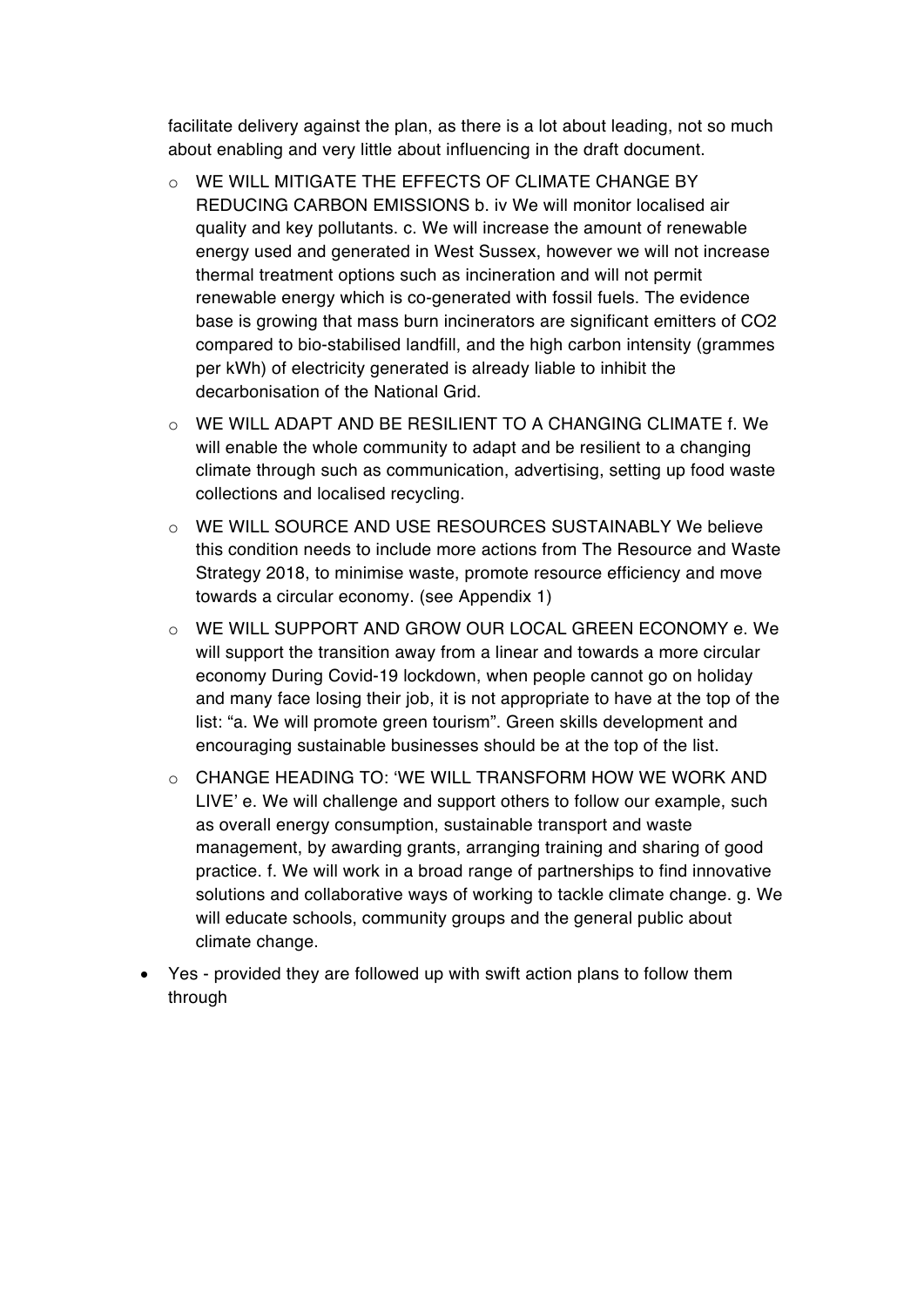In the commitments, are the aims?

20 responses



#### **Further Comments on aims**

- I cannot see any resistance to possible future intensive farm applications. Intensive farming is a significant contributor to climate change, loss of biodiversity, excessive use of land and water as well as the appalling conditions for animals.
- not specific enough
- Need baseline data and good systems of evaluation and monitoring
- It must include emissions from Gatwick on the ground and from the air
- See above
- The strategy seems overly focused on reduction ("to reduce our impact on the environment") and elimination, rather than positive, transformational things that need to take place across the county to truly address the demands of the crisis. Eg Transport, food security/regenerative agriculture, rewilding and energy security all need to be really ambitious and transformative.
- Positive that influence of WSCC will be used beyond what they control (its own estate).
- There is an opportunity now for a more integrated "Green New deal "type" approach
- More needs to be done to encourage the green economy within the scope of what is achievable by the council. This is not just 'green tourism' and 'greening up' existing businesses but the encouragement of 'green jobs' and a local economy and services that supports local jobs and the reduction in the need to commute etc. The Commitments are not supported by any SMART(specific, measurable, achievable, realistic and Time-bound) targets. While this may not be appropriate in the Strategy document it should be part of the Strategy that plans arising from this Strategy will have SMART targets.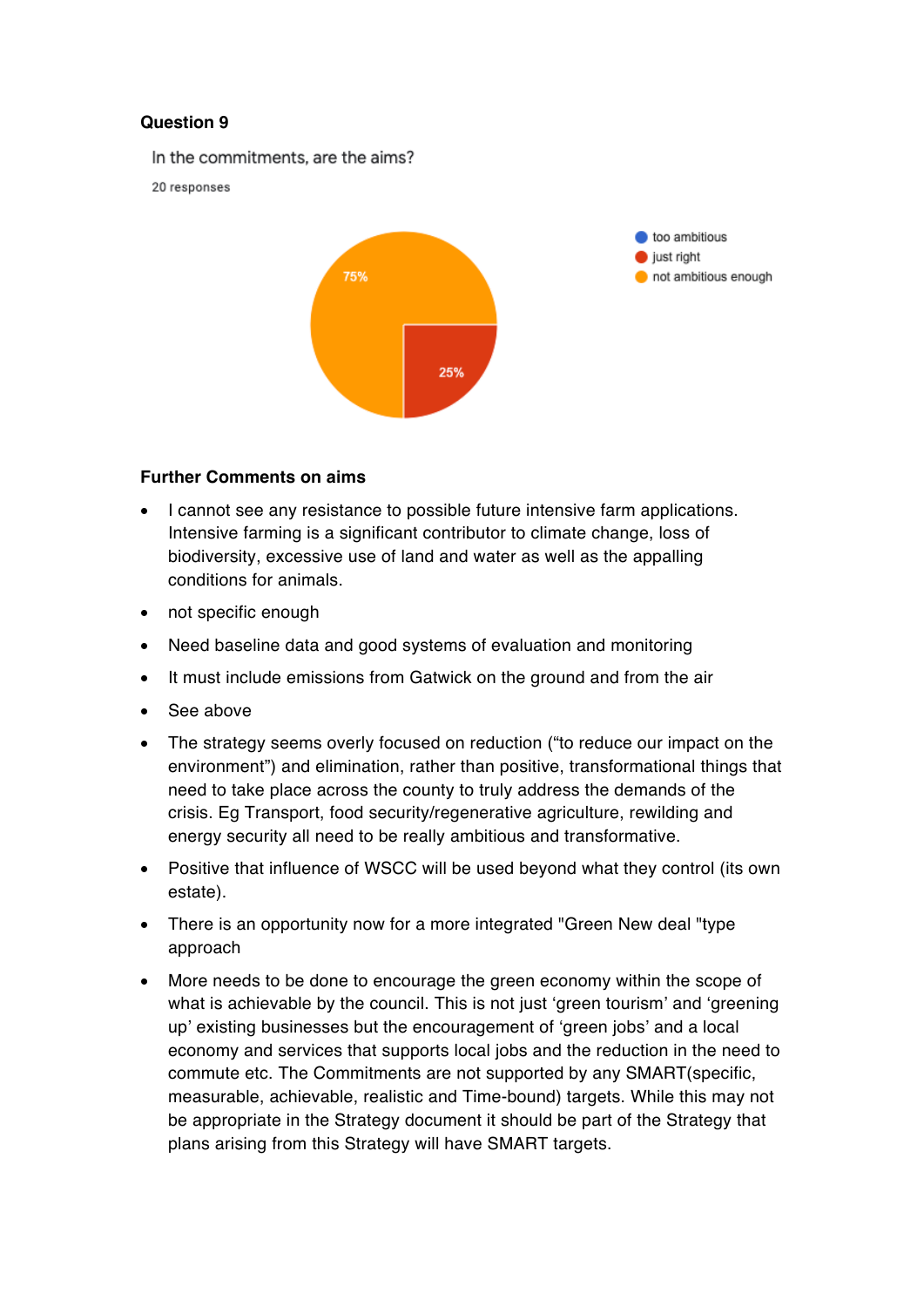- The data is not presented in a way that enables us to identify what the aims will achieve and when, which makes it difficult to answer this question. While many of the aims are positive, they are vague and at a very aspirational level which would need to be backed up with baseline data, targets, and timelines to have any real meaning. We also think there is a lack of coherence in the aims, for example:
	- $\circ$  On commitment 1a (we will be a net carbon zero organisation by 2030): reducing overall energy and reducing demand for fossil fuel are required. Sub-aims under 1a should also include sequestering carbon as this will directly contribute to it. Contributing to a greener grid is important but won't necessarily contribute to the CC's ambition to be carbon zero by 2030, unless it is proposed that WSCC own renewable energy generation is offsetting its emissions from its estate (sub-aim is unclear/ambiguous). We are also unclear how this relates to aim 1c (increase the amount of renewable energy used and generated in West Sussex) and note that producing renewable energy does not in itself contribute to carbon reduction.
	- o On commitment 2 (adaptation and resilience): in relation to prioritising solutions to adapt and protect where most needed and to reduce the risks for the most vulnerable in our communities - a detailed mapping of where protection is most needed and who is included in the "most vulnerable" categories would entail detailed engagement with residents, communities and other relevant stakeholders (see comment on missing commitment above).
	- $\circ$  On commitment 4 (green economy): It is unclear why green tourism has been singled out. Other aims may be fine but ought to be part of a more detailed area-wide strategy.
	- $\circ$  On commitment 5 (transforming how we work). Aim 5c on decision making the climate emergency should be embedded into and prioritised in all council decisions, policies, processes and work - visibility is not sufficient (could result in a tick-box exercise). In addition: specific reference should be made to the role of trade unions, specifically:
		- The role of trade unions and trades councils in working with WSCC to meet the challenges outlined in the first half of the draft. The TUC recommends the adoption of Just Transition Commissions, bringing together trade unions, businesses and local government to ensure decent jobs and to chart the path towards long-term energy transitions.
		- Support for union-led sustainability initiatives in every WSCC workplace.
		- Increased funding for learning and skills to prepare workers for the transition and provide a clear pathway to these new jobs. Aims need to include divestment from fossil fuels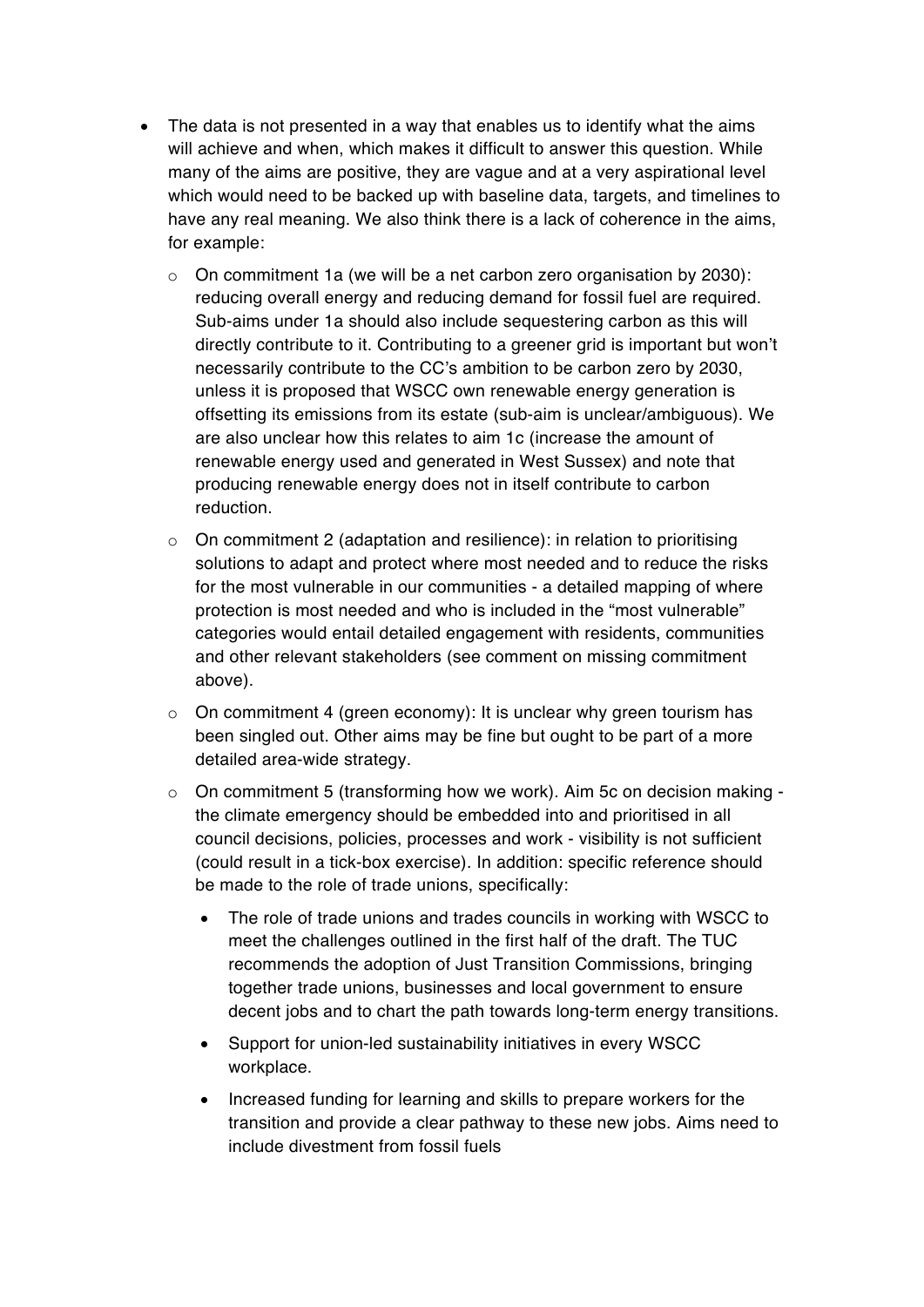- An excellent starting point but WSCC should aim higher and aspire to be a Beacon of Excellence, with Good, Green and Sustainable Practice
- WSCC needs to work in partnership with district, borough and parish councils and their climate change strategies, as well as with local businesses, churches and community groups including Horsham Churches Together, Horsham Eco Churches, Sussex Green Living, Horsham Repair Café.
- Not enough on engaging citizens in their role in wider county
- There is no mention of working together with District, Borough and Parish Councils. Appendix 3 is not referred to in the document, there is a lack of clarity about whether the commitments are over and above the policies and strategies in Appendix 3. The draft document feels like a framework, not a strategy and appears to be lacking in for example these areas which are included in: SURREY COUNTY COUNCIL'S 84-page 'Surrey's Climate Change Strategy 2020': housing, planning, buildings, infrastructure, waste, land use, food systems and sustainable water supplies. https://www.surreycc.gov.uk/ data/assets/pdf\_file/0003/225615/Surreys-Climate-Change-Strategy-2020.pdf BRISTOL'S 74-page One City Climate Strategy 'A strategy for a carbon neutral, climate resilient Bristol by 2030': buildings, consumption and waste, public voluntary community and community and social enterprise services, food and infrastructure interdependencies and

being prepared for future climate conditions and hazards. https://www.bristolonecity.com/wp-content/uploads/2020/02/one-city-climatestrategy.pdf

- Most of the aims are very welcome and appropriate but a stronger commitment in relation to biodiversity is important e.g. 'We will work with our partners to achieve biodiversity net gain' rather than 'We will increase opportunities to achieve biodiversity net gain'
- The commitments are not ambitious enough. For example:
	- o The exercise of planning powers is itself a powerful and legitimate tool by which a planning authority can influence climate change outcomes beyond their own doorstep. WSCC is a planning authority in relation to waste and minerals (including energy) development. The WSCC Minerals Plan is very week indeed policy wise, on the application of climate change mitigation to minerals and energy development proposals. We also have very recent experience of the council failing to give any consideration at all to the potential climate change impacts of an application to continue exploration for shale oil at Balcombe.
	- $\circ$  Both new energy and minerals development have potentially significant climate change impacts for better or worse, so the use of planning controls to influence behaviour is a powerful tool.
	- $\circ$  We would like the section "The Council's commitments" on p.9 of the draft to include additional language commit WSCC to review and upgrade climate change policies throughout their planning policy documents, and to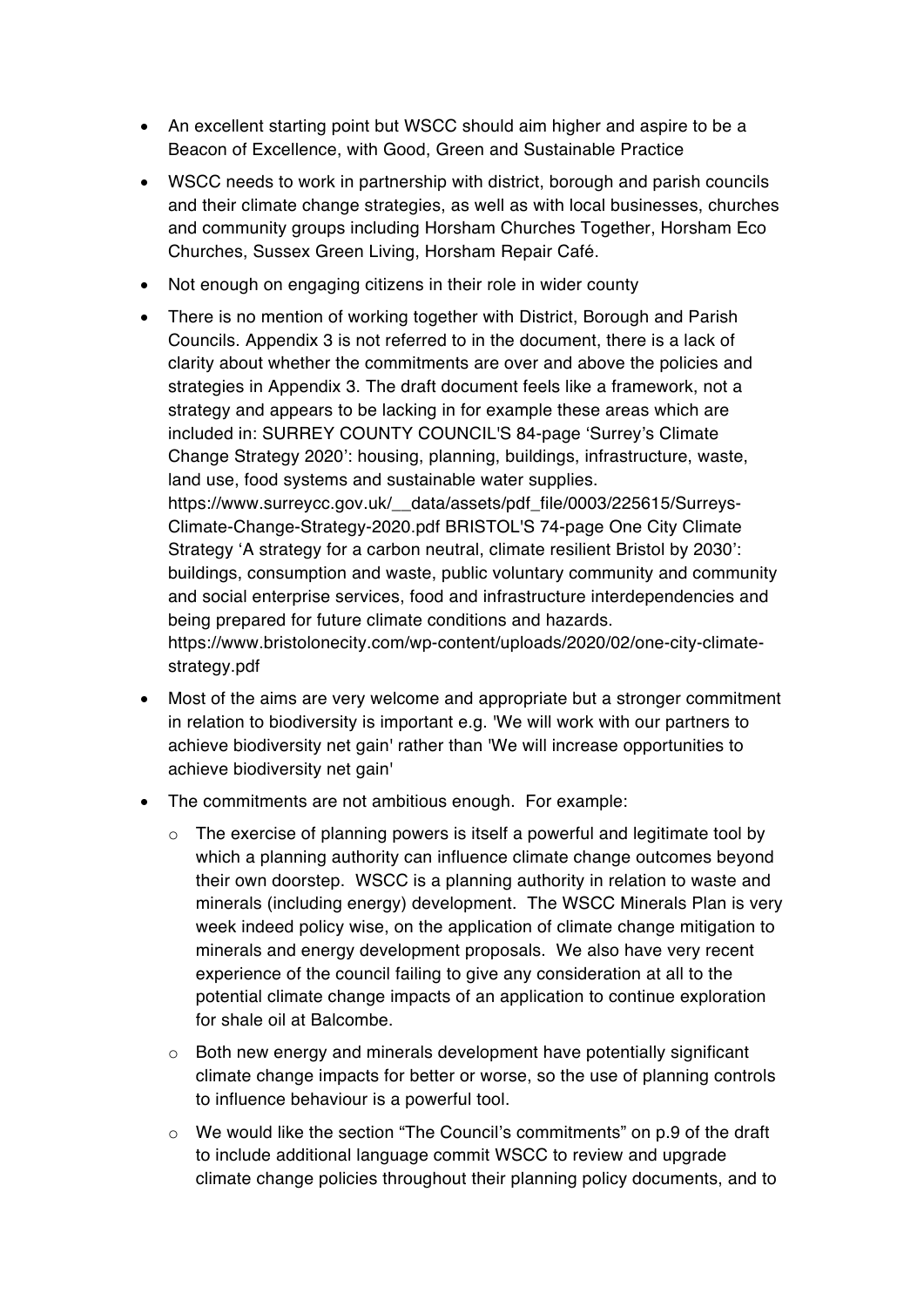issue guidance to planning applicants on how that new policy will be applied, consistently with the better of their own and national climate change policy. That should be supplemented by a promise to give due weight to national climate change policy now, and to their upgraded policy when in place, in considering all relevant planning applications. We appreciate of course that changes to Plan policies involves a protracted consultation and examination process, so the sooner that is started the better! A clear commitment on this point. could lead to a real material change of direction.

- $\circ$  Other points which must be explicit are in relation to the support of major infrastructure projects which will generate significant carbon emissions such as Gatwick expansion and new roads, particularly proposals for bypasses along the A27. These are both examples where the council's influence is significant and the carbon emissions resulting from these projects will far exceed anything produced by the council's own transport fleet. Also, the design and quality of sustainable transport infrastructure leaves much to be desired in West Sussex and the council needs to go beyond just 'supporting sustainable transport', to delivering consistently high quality designs - not more shared paths which don't go anywhere.
- o It is not clear how will the council work with local people and interests? Where are the Citizen Assemblies etc?
- $\circ$  It would be helpful if the delivery plan which will support this document could try and quantify the carbon emissions from the commitments i.e., direct - arising out of the Council's own activities, indirect - arising from electricity purchased by the Council and, all other indirect emissions – from Council activities occurring from sources that they do not own or control.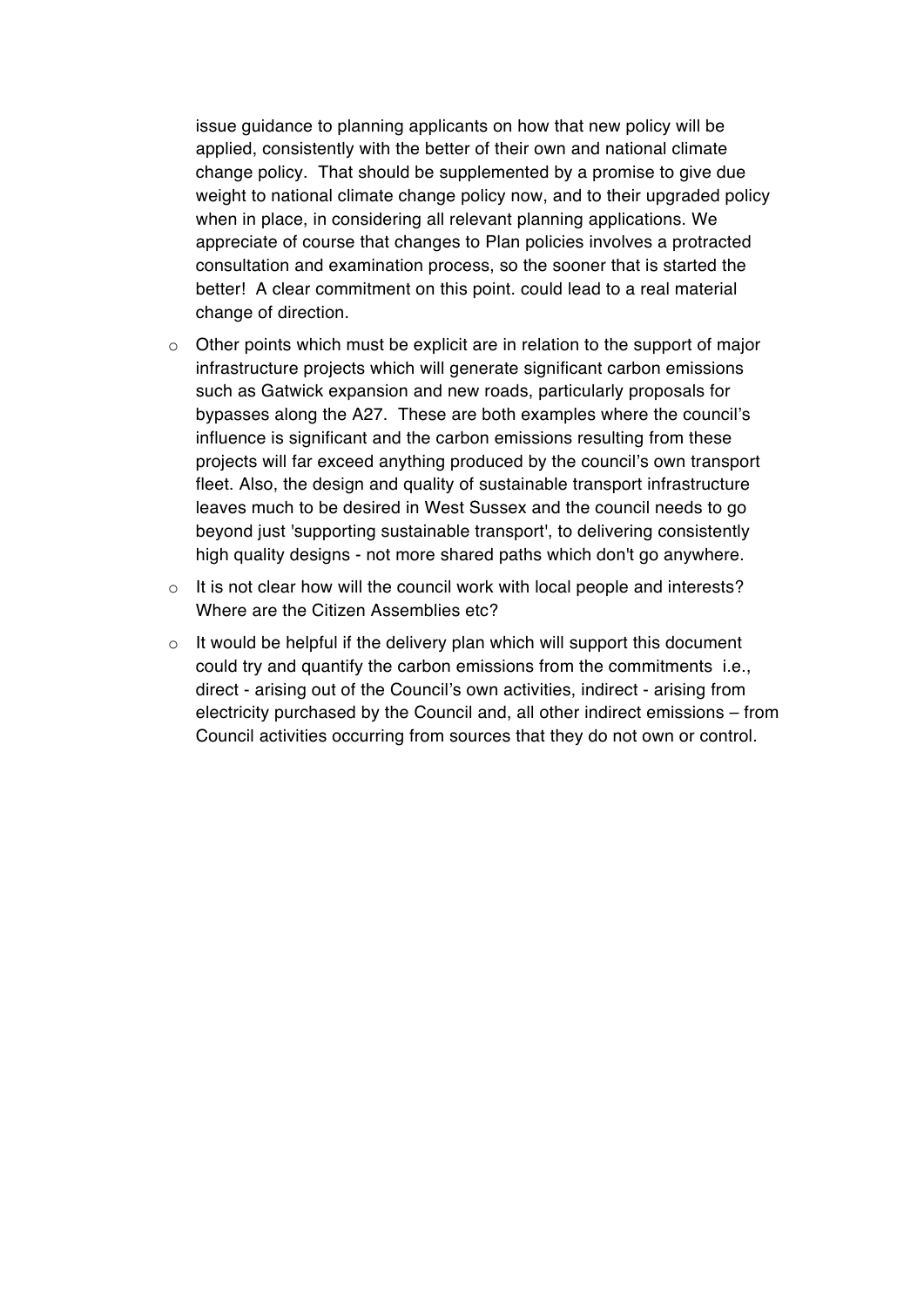Our delivery plan is under development, once the broad direction of the strategy is agreed. Do you expect to see a delivery plan that lists actions for the next 10 years, or should it evolve over the lifetime of the strategy?

22 responses



#### **Question 11**

Is there work your organisation is doing on climate change that is able to be aligned to this strategy, to enable partnership working, better use of resources and wider impact?

22 responses



## **If yes, which documents may we refer to (either links, or a date if not yet published)**

- I will need to get permission to share but there is a lot of information via the internet that discusses the environmental damage caused by intensive farming.
- Zero 2030 available resources here: https://futurecologic.co.uk/zero-2030/ summary report in production and ongoing events/consultations etc to be determined soon.
- See MWHG and its FLOW, Fixing and Linking Our Wetlands National HLF project enhancing and improving wetlands on the MP Production of booklet on climate change and species; See MPP - much outlined in an unsuccessful funding application to the Climate Action Fund, CANUTE - Climate Action Now: Underwater and Terrestrial Environments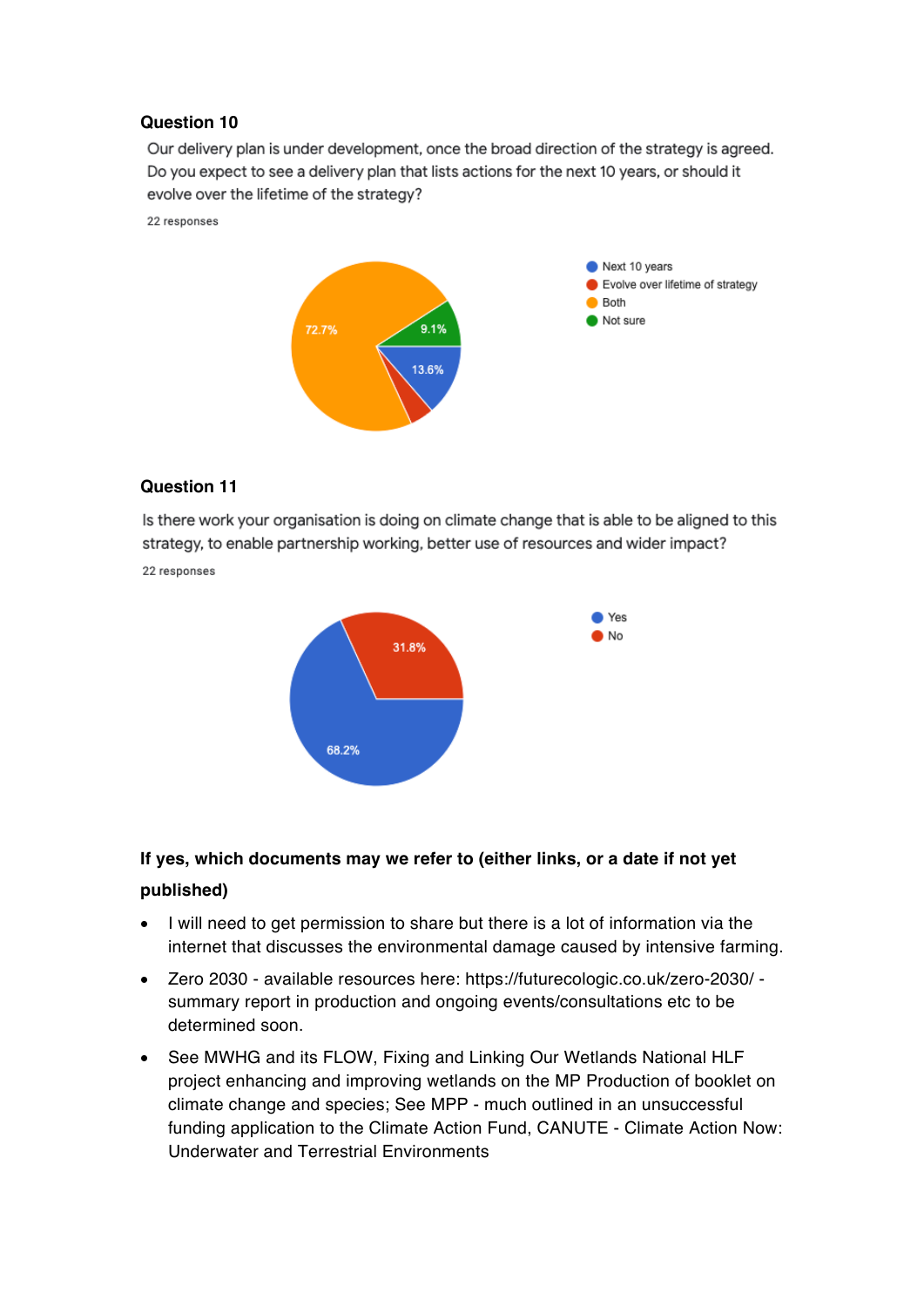- Local groups like ours are already working on some of the areas covered in the WSCC strategy - in our case promoting better biking, managing flood risk etc.
- https://rebellion.earth/wp/wp-content/uploads/2020/02/XRUK-Strategy-Document-2020.pdf
- 1. Work with BHESCO on helping our Henfield village community buildings reduce energy use. Could fit with a wider community energy strategy within WSCC area. 2. We would like to see the encouragement for joint working with local groups on climate resilience projects such as supporting the Adur Restoration Corridor proposals to rewind the Adur river banks from Beeding to Knepp.
- Our website: https://xrchi.uk/, Facebook group: https://www.facebook.com/groups/XRChichester
- Eco-chi Website; Facebook Group; Weekly market stall which engages people in discussion; Local Talks given on Trees, Bio-Diversity, Waste Recycling in West Sussex, Climate Science; Liaison with the West Sussex Federation of Womens Institute (WSFNI) Climate Ambassadors; Repair Cafe; Meeting with Chichester District Council Climate Change Officer
- Through Horsham Churches Together (HCT) http://horshamct.org.uk/, Horsham Eco Churches encourage and inspire other churches on their Eco Church journey, using A Rocha UK's Eco Church award scheme. The free online survey and supporting resources equip churches to express care for God's world in their worship and teaching, management of buildings and land, community and global engagement and personal lifestyles. Actions taken count towards a prestigious Eco Church Award at Bronze, Silver or Gold level. Brighton Road Baptist Church and St. Mark's Church, Holbrook, both Silver Eco Church Award winning churches are now Going for Gold and seven other HCT Churches have already registered with the Eco Church scheme. A Rocha UK is a Christian charity working for the protection and restoration of the natural world, committed to mobilising Christians and churches of all denominations to care for creation as an integral part of loving their neighbours and following God faithfully. https://ecochurch.arocha.org.uk/ Our Eco Church journeys include giving due consideration to the possibilities of generating renewable energy on our premises, managing our land for the encouragement of native wildlife, working with local sustainability movements, conservation and community clean-up projects, using food that is LOAF (Locally grown, Organic, Animal friendly, Fairtrade), reducing food waste, ethical investment of pension funds, personal and church savings, completing environmental lifestyle audits and reducing our church and personal carbon footprints. Horsham Eco Churches support and work in partnership with councils, community groups and organisations including Horsham Matters, Horsham District FoodBank, Sussex Green Living, Transition Horsham and South East Climate Alliance.
- https://www.facebook.com/fairerworldlindfield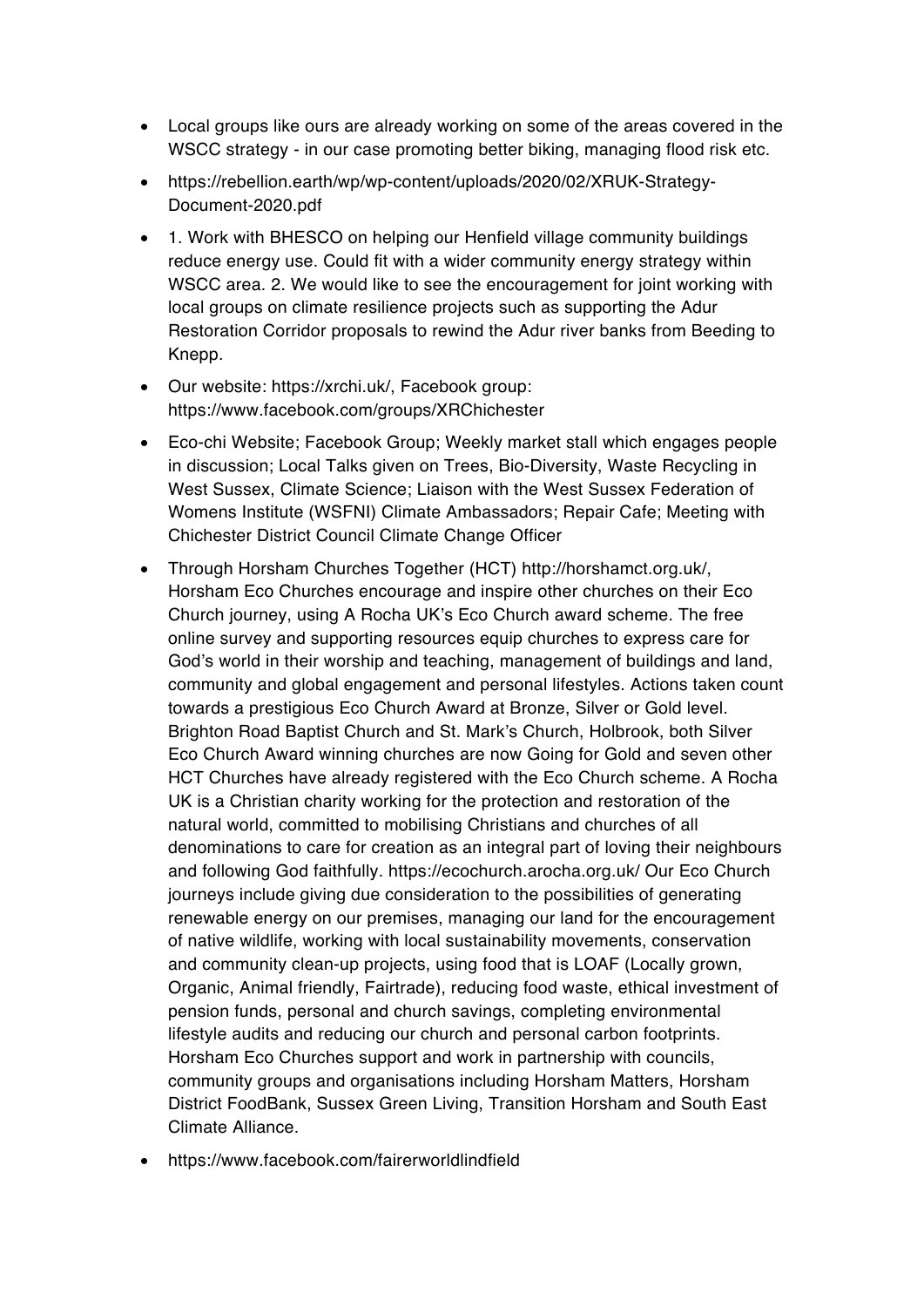- No Incinerator for Horsham Community Group (Ni4H) is a voluntary group formed in 2016 by local residents to raise awareness and campaign against the proposal for a large-scale incinerator in Horsham District, to import waste from a wide area across the Southern Counties. Britaniacrest Recycling Ltd lodged a planning appeal against refusal of planning permission by WSCC. Ni4H raised funds for a barrister and technical experts to represent as a Rule 6 Party at the Planning Appeal, the thousands of members of the public who object to permission being given to build the incinerator. Inspector Ian Jenkins allowed the appeal and granted planning permission subject to conditions. Ni4H remains committed to opposing the incinerator in Horsham and is closely monitoring the progress of the project and the application of the conditions. As the Government's 2018 Resources and Waste Strategy put it: "Residual waste is the mixed material that is typically incinerated for energy recovery or landfilled. Much of the products and materials contained in this waste could have been prevented, reused or recycled. This is inefficient not only because materials that hold value are being lost, but also incineration and landfill are the most expensive ways to treat waste". 'Residual waste' is a collection of material streams, many of which could have been captured for recycling, composting, or re-use. Stopping incinerators and commitments to incineration creates opportunities for these better alternatives to be adopted. Ni4H supports Horsham Climate Café, local 'Zero Waste' and 'Circular Economy' efforts such as re-use schemes and zero packaging shops to reduce what goes into the waste management system. FOR MORE INFORMATION ABOUT WHAT COUNCIL'S CAN DO, please look at the 'Promoting alternatives to incineration' section of https://ukwin.org.uk/act-locally/
- https://scayneshillvillage.co.uk/sustainability.html. The articles included here give an overview of the group's activities
- Greening Steyning has just launched a 2030 Vision Survey which will give detailed feedback on what people in this area want our community to look like by 2030. This will be ready to share by late July. see: www.greeningsteyning.org The list of references in the draft look very out of date - e.g. the 2011 study.
- CPRE is launching its Climate Emergency Action Plan in July 2020 and we would be happy to share this work and partner with WSCC.

#### **If no, what needs to change (in our strategy?)**

- The strategy needs to be accelerated. Without a planet there will be no economy!
- Collate what exists presumably the CDC Climate Change Officer will want to do that as she starts work. Make clear the risks of not addressing these issues for West Sussex.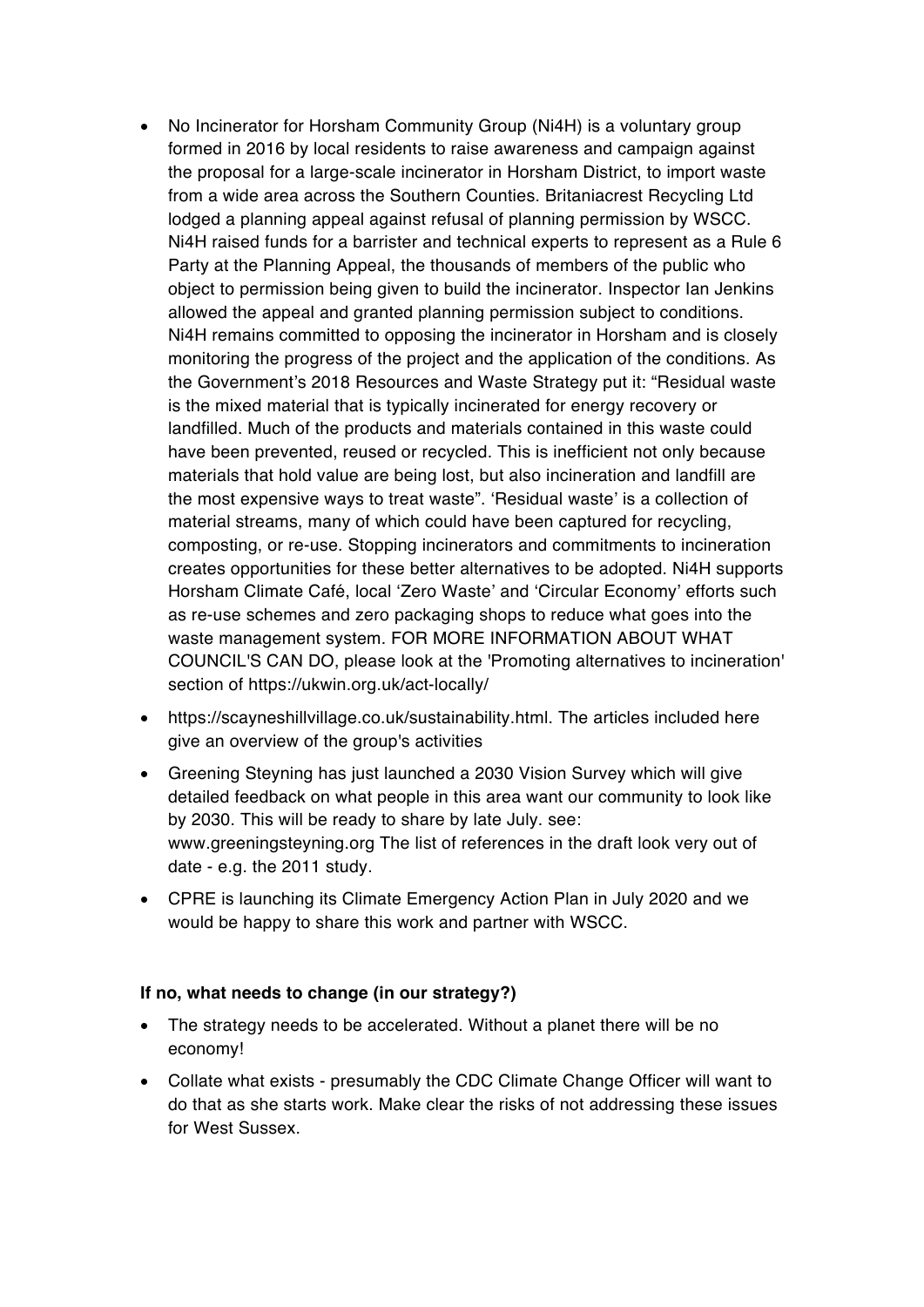- The strategy ignores aviation and so can't tackle the counties emissions until it includes the emissions produced by Gatwick Airport into the counties overall responsibility
- Sometimes it feels like Greener Graffham consists of just one person (despite over eighty people having signed up to the group - I think (hope) this is because people are just quietly doing their own thing.
- Question not clear
- There needs to be more on community engagement, business engagement, local environmental / sustainability group etc engagement. We would like to see WSCC commit to taking upon itself to inform, encourage and support both other tiers of local government within West Sussex and other county councils in the UK on matters of carbon emission reduction, climate resilience and adaptation, natural habitat restoration and biodiversity gain.
- There needs to be a broader outreach strategy including with grassroots/activists groups who are involved creating public awareness and government action on the climate emergency.

#### **Do you have any other comments that you would like to make about the proposed draft strategy?**

- It would be great to have access to minutes from the oversight committee to gauge progress on a more regular basis than annually. Any reporting doesn't need to be fancy - succinct, honest and correct is more important and will help supporting orgs see where gaps or opportunities arise. We believe that is the next step - ie. how this important strategy is communicated and promoted that will be critical. It needs to hold the weight of the language and be promoted regularly across WSCCs publications.
- Well done everyone great start! Many thanks, all at Worthing CAN
- The strategy needs to be accelerated. Without a planet there will be no economy!
- It's about time. I'm sorry but comments have been made about Climate Change when providing comments on WSCC policies over the last 12 years since the Climate Change Act 2008. MWHG members very interested in the Pollinator Action strategy; and please define the term Sustainable Development to cover Social, Economic and Environment/Ecological issues. I find a range of professions seek to dilute it even warp it so its essence is not made clear and it gets "fogged" out. Ensure the principles including Polluter Pays and Precautionary Principle are embedded in the strategy.
- Thank you for this opportunity but this questionnaire does not obtain enough detail for us to be able to input into the strategy thus we have written direct to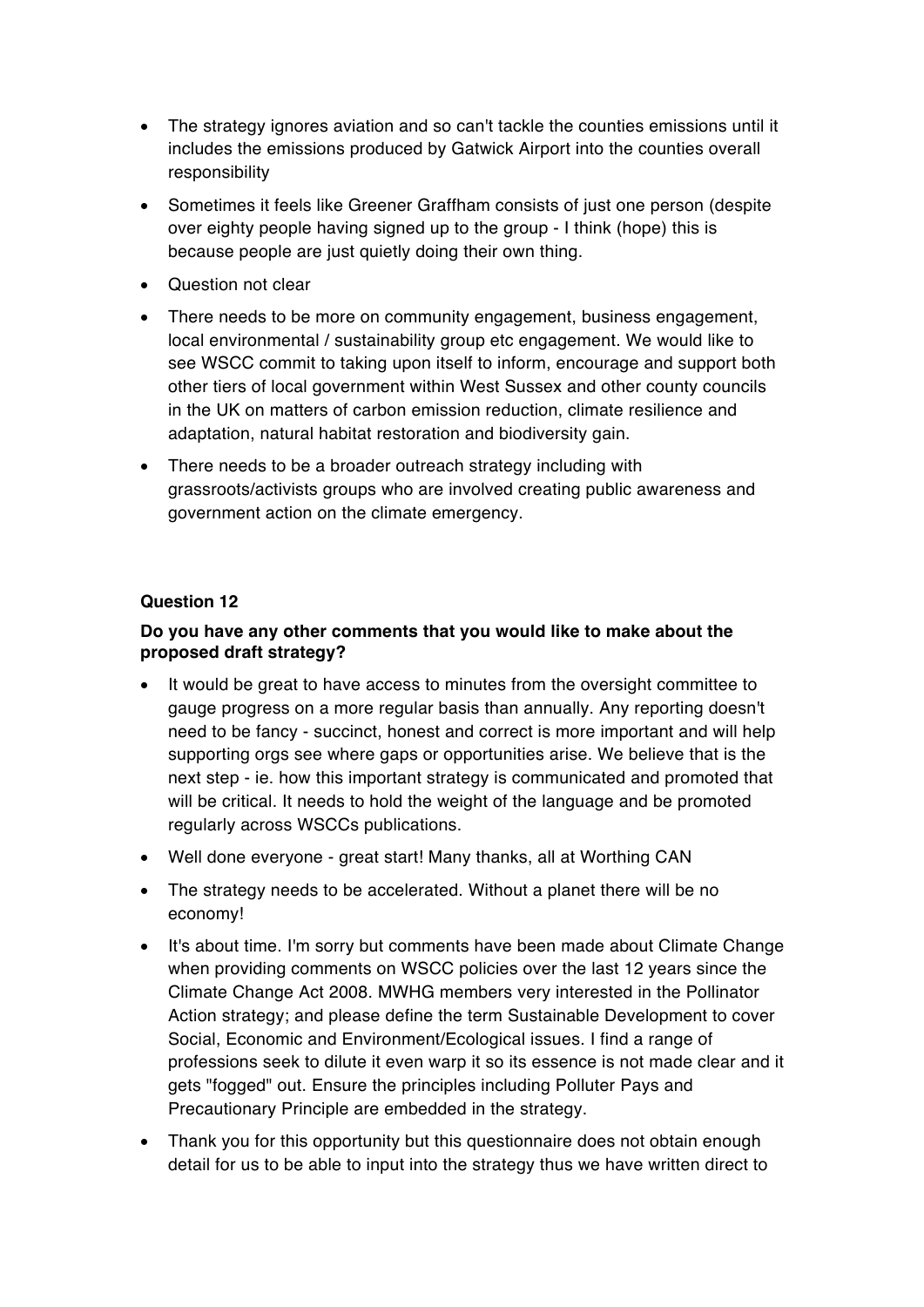WSCC. This strategy will not be flawed if it is allowed to continue in its current stance, of ignoring the impact Gatwick is having on air quality and emissions produced by our county.

- We like lots of things about it. It's well-written and very clear about what its intentions are, the opportunities for the county council and the potential benefit of acting swiftly and decisively. As noted in answers above we think it could more clearly address the council's responsibilities as a local authority and thereby have a wider impact in the county.
- Monitoring of progress on implementing the plan should be every 6 months and the 10 year Plan should hit the ground running because the first 5 years will be the most crucial. WSCC Delivery Plan – we look forward to commenting on this as the devil is always in the detail! Many thanks to all at SECA for your hard work in gathering and disseminating this feedback!
- Pleased to see that the commitment for WSCC to be carbon neutral is now 2030. Also that the context of Covid-19 is stated and that climate resilience is considered. Emphasis on explaining this to the WSCC residents as an urgent high priority will be needed.
- COVID 19 has broken the mould; we don't have to go back to how we were. Seize this moment. Evolving while learning is good. Have plan and hold it lightly. Are the resources there to support the strategy?
- Apart from the sea-level rise map it seems the risks have not been analysed beyond generalised national and international projections. It would be good if the strategy could highlight West Sussex specific pressures and provide more scoping of the scenarios from best to worst case including, for example, food and farming and terrestrial ecosystem impacts? On the issue of sea-level rise, the strategy claims that sea levels 'may;' rise whereas the Met. Office clearly says that sea levels are rising due to climate change. On the point about the delivery plan care should be taken to ensure that while the plan should include ambitious long term targets it also includes short term targets as stepping stones to meet the long term targets. This will help with early identification of timetable slippage and the need to provide interventions and replanning, and allow for better accountability.
- The term "climate emergency" rather than "climate change" is used, including in the title of the document, in order to communicate the urgency of the situation and the need for immediate action (short-term actions should be stressed in the strategy). Greenhouse gas emissions need to be cut urgently. Reduction today is better than reduction tomorrow.
	- $\circ$  Even at the level of strategy on council operations only, further data and analysis is needed to enable us to know whether commitments and aims are adequate and whether there are other actions that council could or should be taking to reduce climate change, for example does the council own agricultural land which contribute to emissions of greenhouse gases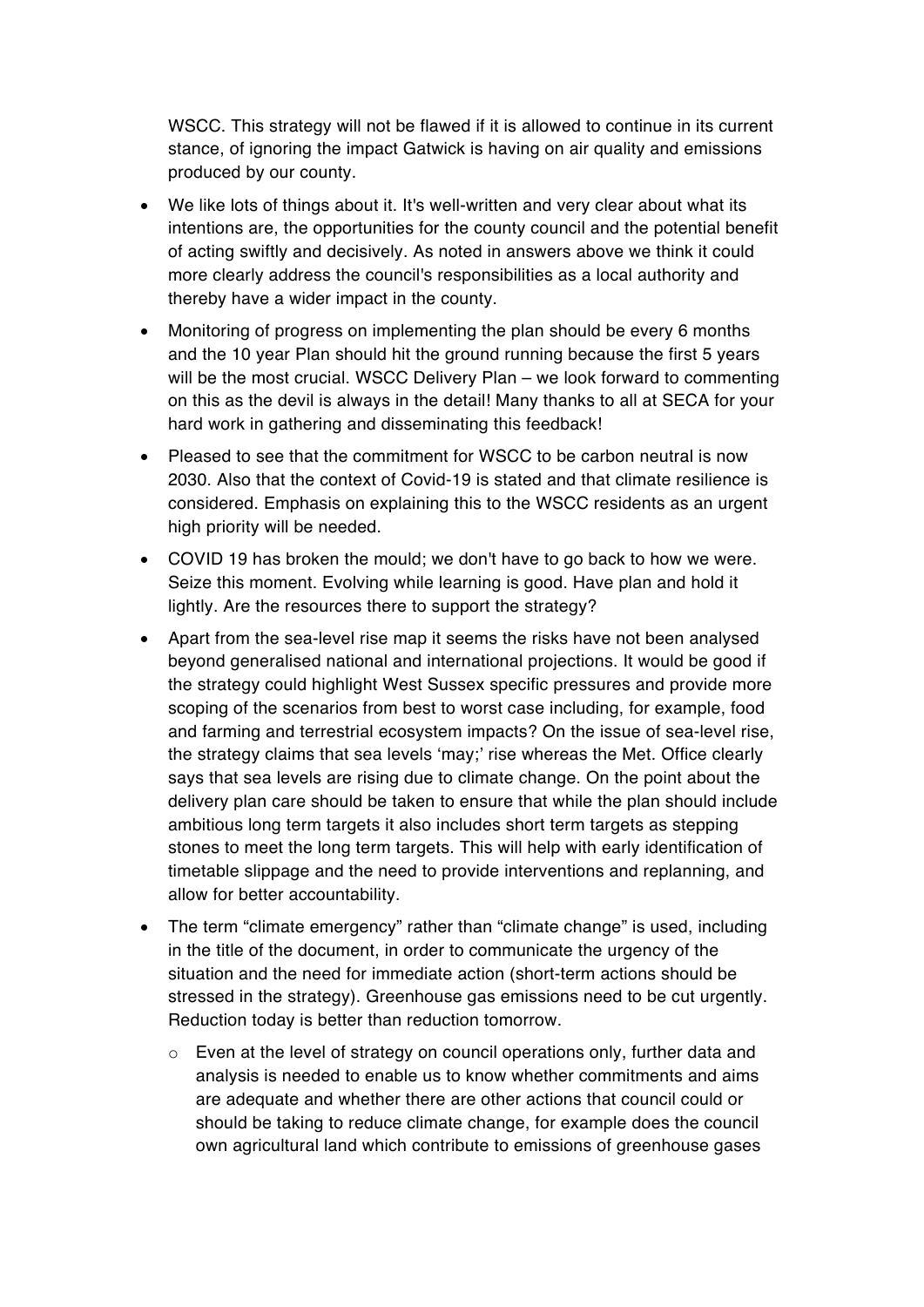other than carbon (nitrous oxide emissions resulting from nitrogen fertilisers).

- $\circ$  More fundamentally, we strongly believe that WSCC should be adopting an area-wide climate emergency strategy/plan. This would necessarily need to recognise the limits of council control beyond operations but would include things that are under its control including transport across the county and not only in relation to council operations. This would place the council in the leadership role that it should be taking to address this emergency. We are seriously concerned that by focusing only on its own operations distracts time, attention and resources without addressing the much larger challenges that we are facing in the county and which appear to be being ignored by WSCC.
- There needs to be a practical way of keeping the Community update as like the Covid-19 Pandemic Emergency Response i.e. on the front page of the WSCC website with a routine measuring and regular reporting programme with the Website regular updated. Plus specific emailing.
- Whilst we welcome the focus on the most vulnerable in society and the environment, wider public consultation is needed and strengthening of the reference to engaging with and learning from others and continuous development. It would be helpful for a greater sense of urgency to run through the document.
- Given the lack of action on climate by MSDC, WSCC should be leading the way and giving clear direction and leadership on how the wider community can play their part on the county becoming Net Zero by 2050.
- Moving towards a circular economy is only mentioned in Appendix 1 and not within the strategy, this needs to be a primary focus in a Climate Change Strategy. Ni4H would welcome wider public consultation regarding the detailed policy measures to achieve the WSCC Climate Strategy aims, in a Carbon Reduction Plan and other documents, that are currently being worked on.
- Response from Transition Town Worthing Transport Group The climate emergency is about far more than future changes to temperature, rainfall and sea levels in West Sussex's back yard. The Red Cross estimates that two million people a week need humanitarian aid because of extreme weather linked to climate change. Mass migration of climate refugees is already with us. The critical loss of biodiversity is intrinsically linked to climate change. With around a third of CO2 emissions coming from transport providing clean and sustainable alternatives for personal and business travel need to be at the heart of any strategy for mitigating the climate emergency. A focus on adaptation will be too little too late and will see a good proportion of West Sussex under water. To say something positive we welcome their recent proposals under the government's Emergency Active Travel Fund and hope that the increased pace demanded by government in response to the Covide crisis can be reflected in County wide transport policy going forward with a rapid shift to low carbon, low impact travel and a massive reduction in the